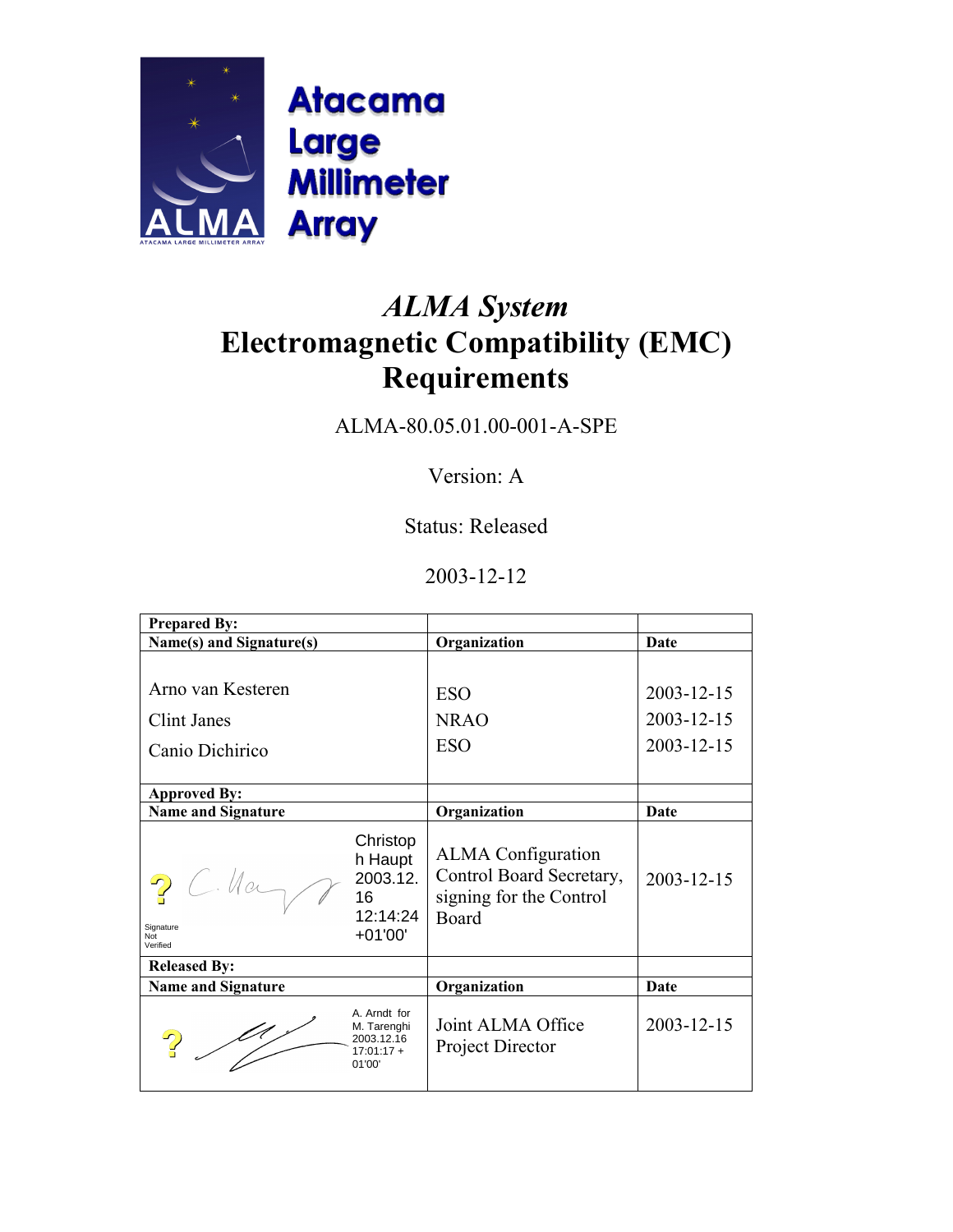

**Electromagnetic Compatibility Requirements**

## **Change Record**

| Version | Date       | Affected<br>Section(s) | <b>Change Request #</b> | <b>Reason/Initiation/Remarks</b> |
|---------|------------|------------------------|-------------------------|----------------------------------|
| A       | 2003-10-28 | All                    |                         | First Issue.                     |
|         |            |                        |                         |                                  |
|         |            |                        |                         |                                  |
|         |            |                        |                         |                                  |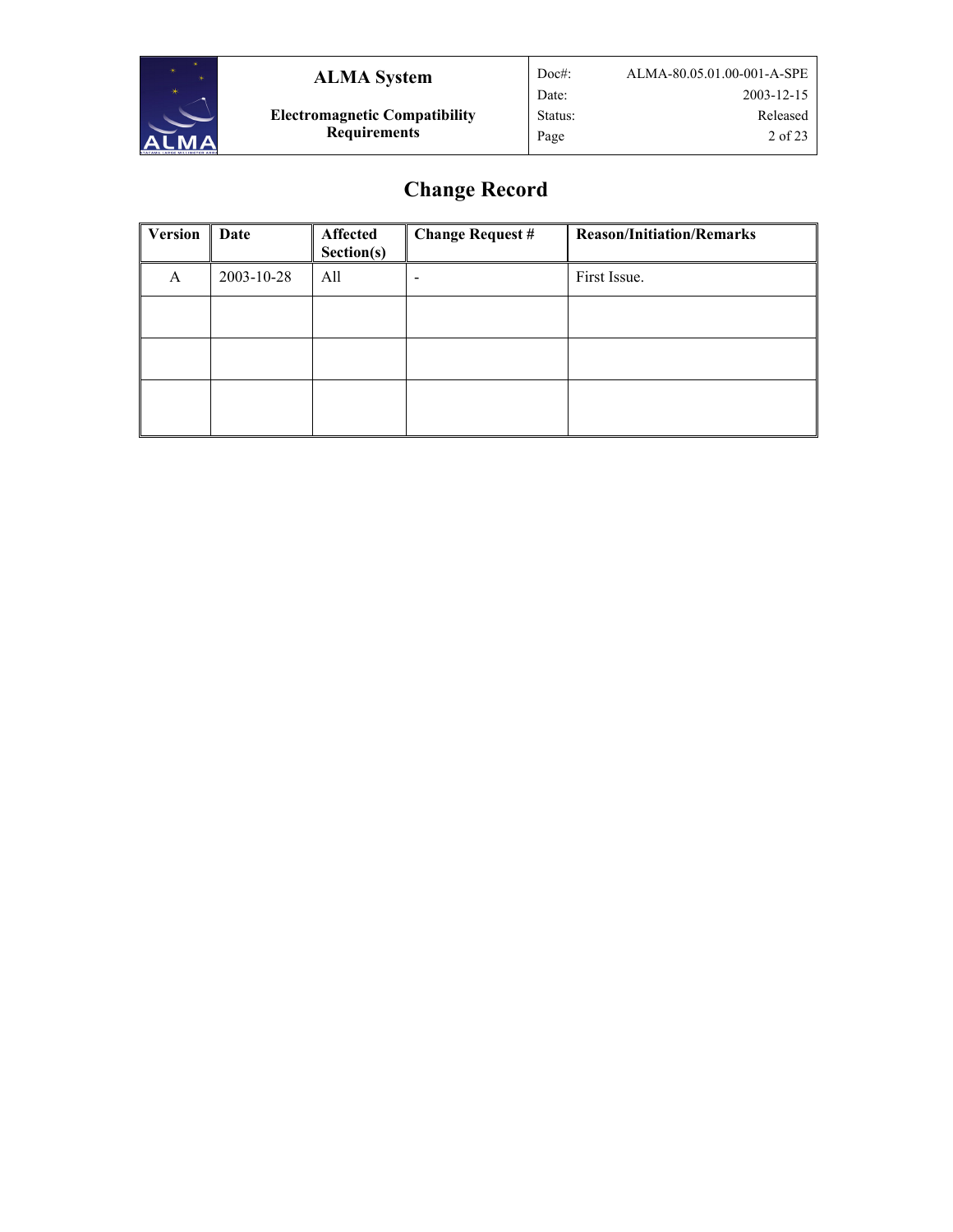

## **Table of Contents**

Doc#:

Date:

Status:

Page

| $\mathbf{1}$   |                   |                                                            |  |
|----------------|-------------------|------------------------------------------------------------|--|
|                | 1.1               |                                                            |  |
|                | 1.2               |                                                            |  |
|                | 1.2.1             |                                                            |  |
|                | 1.3               |                                                            |  |
|                | 1.4               |                                                            |  |
|                | 1.5               |                                                            |  |
|                | 1.6               |                                                            |  |
| $\overline{2}$ |                   |                                                            |  |
|                | 2.1               |                                                            |  |
|                | 2.2               |                                                            |  |
|                | 2.2.1             |                                                            |  |
|                | 2.3               |                                                            |  |
|                | 2.3.1             |                                                            |  |
|                | 2.3.2             |                                                            |  |
|                | 2.3.2.1           |                                                            |  |
|                | 2.3.2.2           |                                                            |  |
|                | 2.3.2.3           |                                                            |  |
|                | 2.3.2.4           |                                                            |  |
|                | 2.3.2.4.1         |                                                            |  |
|                | 2.3.2.4.2         |                                                            |  |
|                | 2.3.2.5           |                                                            |  |
|                | 2.3.2.5.1         |                                                            |  |
|                | 2.3.2.5.2         |                                                            |  |
|                | 2.3.2.6           |                                                            |  |
|                | 2.3.2.6.1         |                                                            |  |
|                | 2.3.2.6.2<br>2327 | Immunity to conducted disturbances induced by RF fields 19 |  |
|                | 2.3.3             |                                                            |  |
|                | 2331              |                                                            |  |
|                | 2.4               |                                                            |  |
|                | 241               |                                                            |  |
|                | 2.4.1.1           |                                                            |  |
|                | 2.4.1.2           |                                                            |  |
|                | 2.4.1.3           |                                                            |  |
|                | 2.4.2             |                                                            |  |
|                | 2.4.2.1           |                                                            |  |
|                |                   |                                                            |  |

## SPACE LEFT INTENTIONALLY BLANK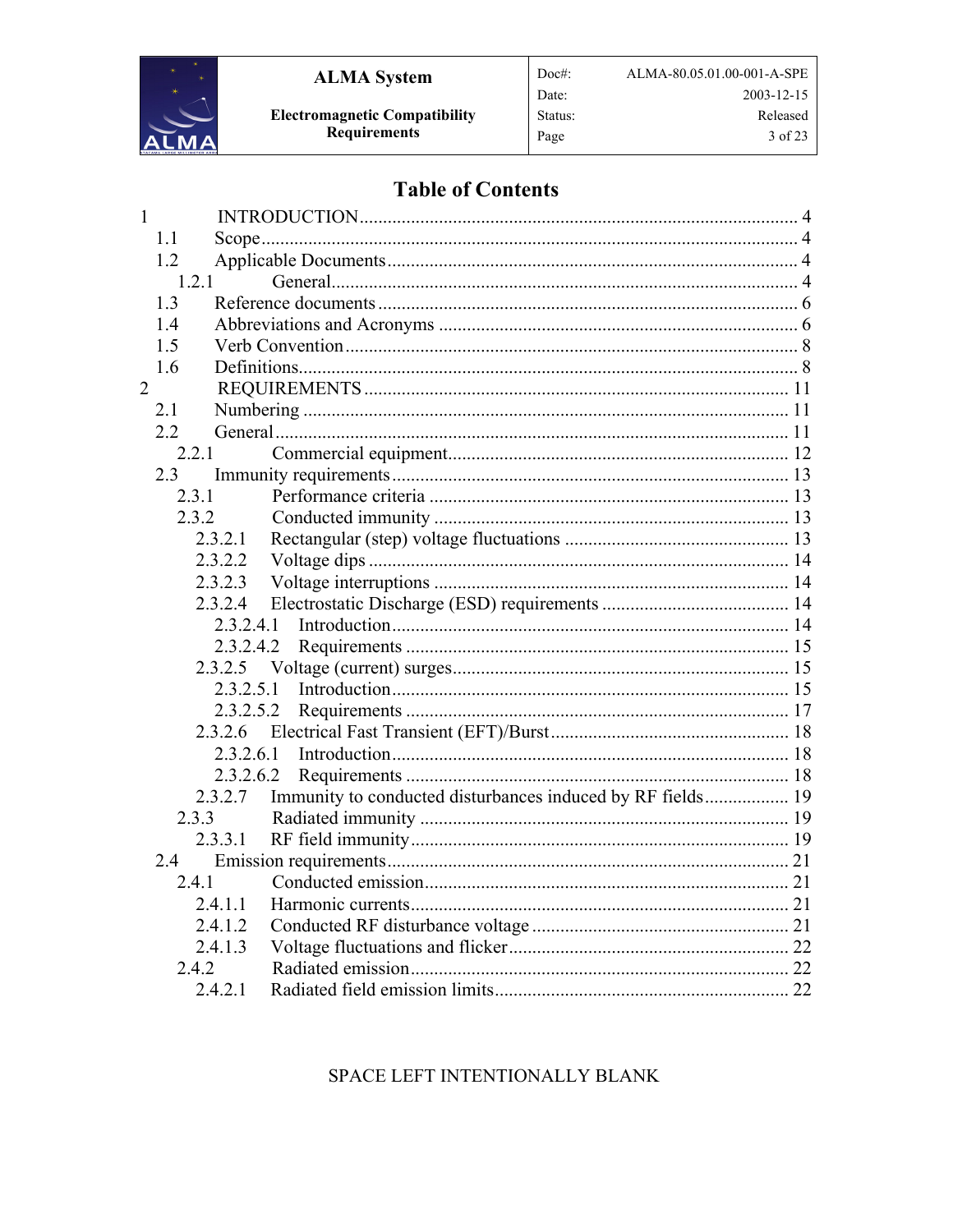<span id="page-3-0"></span>

## **1 INTRODUCTION**

## **1.1 Scope**

This part of the ALMA System Wide Requirements provides a formal guideline for Electromagnetic Compatibility (EMC) requirements to be applied in the ALMA project. It has been prepared to assure with reasonable confidence that:

- Sub-systems and all other components that constitute the complete ALMA instrument can operate together without having their designated functionality affected by the EMC environment. This objective is achieved by having all these sub-systems and components confirm to a well specified maximum level for generation of Electromagnetic Interference (EMI) and assure that their functionality is not affected up to a corresponding level of external EMI.
- EMI levels at the AOS on Chainantor are sufficiently low to permit high sensitivity radio astronomical observations not only in the current ALMA bands but also in other parts of the frequency spectrum that are allocated to the radio astronomy service.
- Susceptibility of sub-systems against EMI satisfies internationally accepted EMC criteria so that it precludes or limits hazards to personnel and equipment.

The requirements in this guideline shall be applied to all electrical and electronic hardware products that constitute the ALMA instrument as stated in the ALMA product structure and all other subsystems with its installed equipment part of the ALMA project. The EMC requirements are primarily intended to be enforced on equipment at the AOS used during observation. However, as the other locations may also suffer from noncompliance, less stringent EMC requirements are enforced for all electrical systems used on these locations (like the OSF).

## **1.2 Applicable Documents**

The following Applicable Documents of the exact issue shown form a part of the present document to the extent specified herein. Where no issue or date is indicated, the latest editions/revisions thereof and any amendments or supplements thereto in effect on the date of enforcement of the present document shall be taken as valid. In the event of conflict between the Applicable Documents referenced herein and the contents of the present document, the contents of the present document shall be considered a superseding requirement.

## **1.2.1 General**

AD [1] ALMA Environmental Specification ALMA-80.05.02.00-001-B-SPE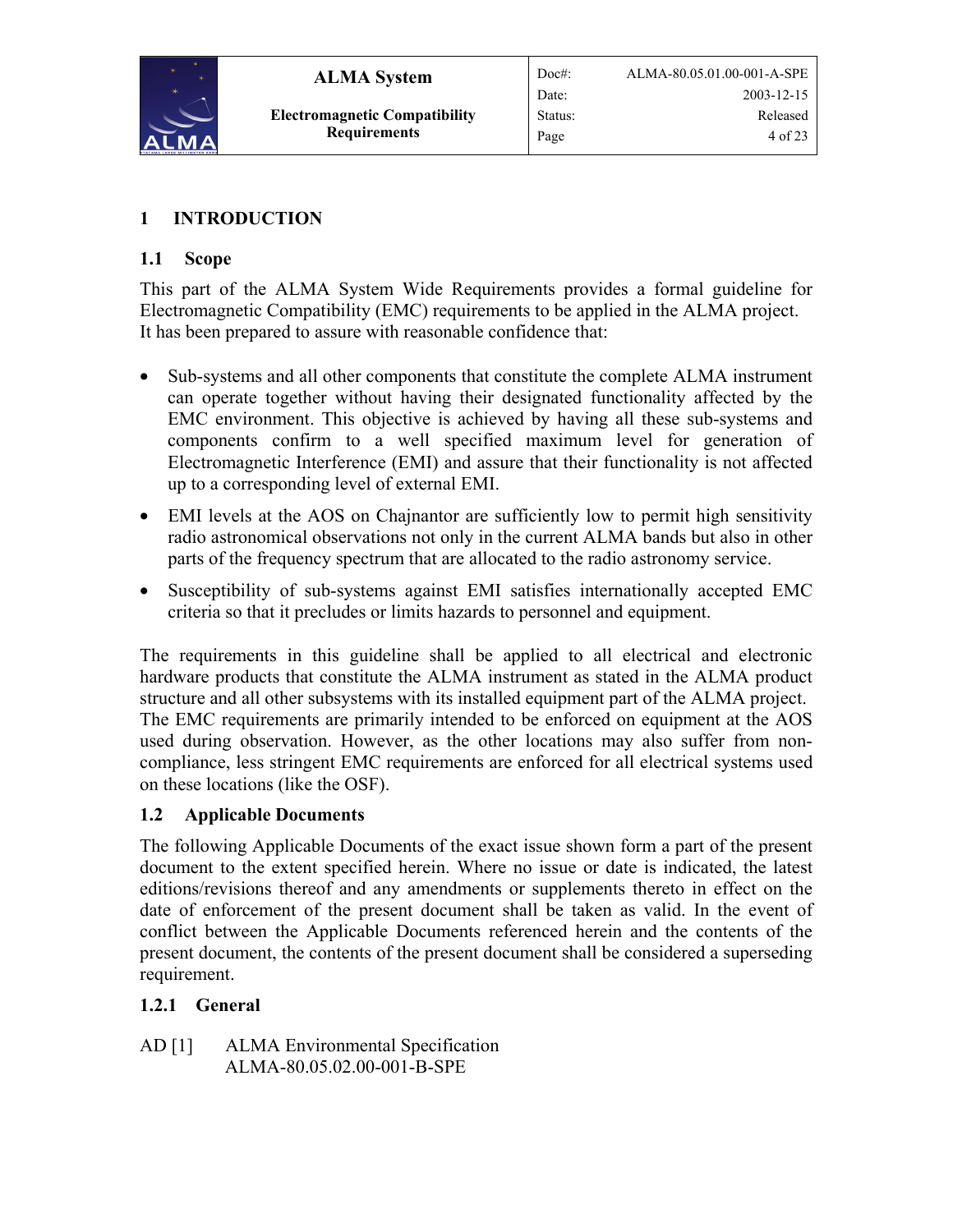

**Electromagnetic Compatibility Requirements**

<span id="page-4-1"></span><span id="page-4-0"></span>

| AD [2]   | <b>ALMA Product Assurance Requirements</b><br>ALMA-80.11.00.00-011-B-GEN                                                                     |
|----------|----------------------------------------------------------------------------------------------------------------------------------------------|
| AD [3]   | <b>IEC 61000</b><br>Electromagnetic compatibility (EMC) (the entire series as applicable)                                                    |
| AD [4]   | MIL-STD-461E<br>Requirements for the control of electromagnetic interference characteristics of<br>subsystems and equipment                  |
| AD [5]   | ITU-R RA. 769-1 Recommendation<br>Protection criteria used for radio astronomical measurements                                               |
| AD $[6]$ | IEC 61204-3<br>Low-voltage power supplies, d.c. output – Part 3: Electromagnetic<br>Compatibility                                            |
| AD [7]   | IEC 61326-1<br>Electrical equipment for measurement, control and laboratory use - EMC<br>requirements                                        |
| AD [8]   | IEC 61543<br>Residual current-operated protective devices (RCDs) for household and<br>similar use - Electromagnetic compatibility            |
| AD [9]   | <b>IEC 61547</b><br>Equipment for general lighting purposes - EMC immunity requirements                                                      |
| AD [10]  | IEC 61587-3<br>Mechanical structures for electronic equipment – Electromagnetic shielding<br>performance tests for cabinets, racks, subracks |
| AD [11]  | IEC 61800-3<br>Adjustable speed electrical power drive systems - EMC product standard<br>including specific test methods                     |
| AD [12]  | IEC 62040-2<br>Uninterruptible power systems – EMC requirements                                                                              |
| AD [13]  | ETS 300 329<br>Radio Equipment and Systems (RES); EMC for Digital Enhanced Cordless<br>Telecommunications (DECT) equipment                   |
| AD [14]  | ETS 300 447<br>Radio Equipment and Systems (RES); EMC standard for VHF FM<br>broadcasting transmitters                                       |
| AD [15]  | ETS 300 682<br>Radio Equipment and Systems (RES); EMC standard for On-Site Paging<br>equipment                                               |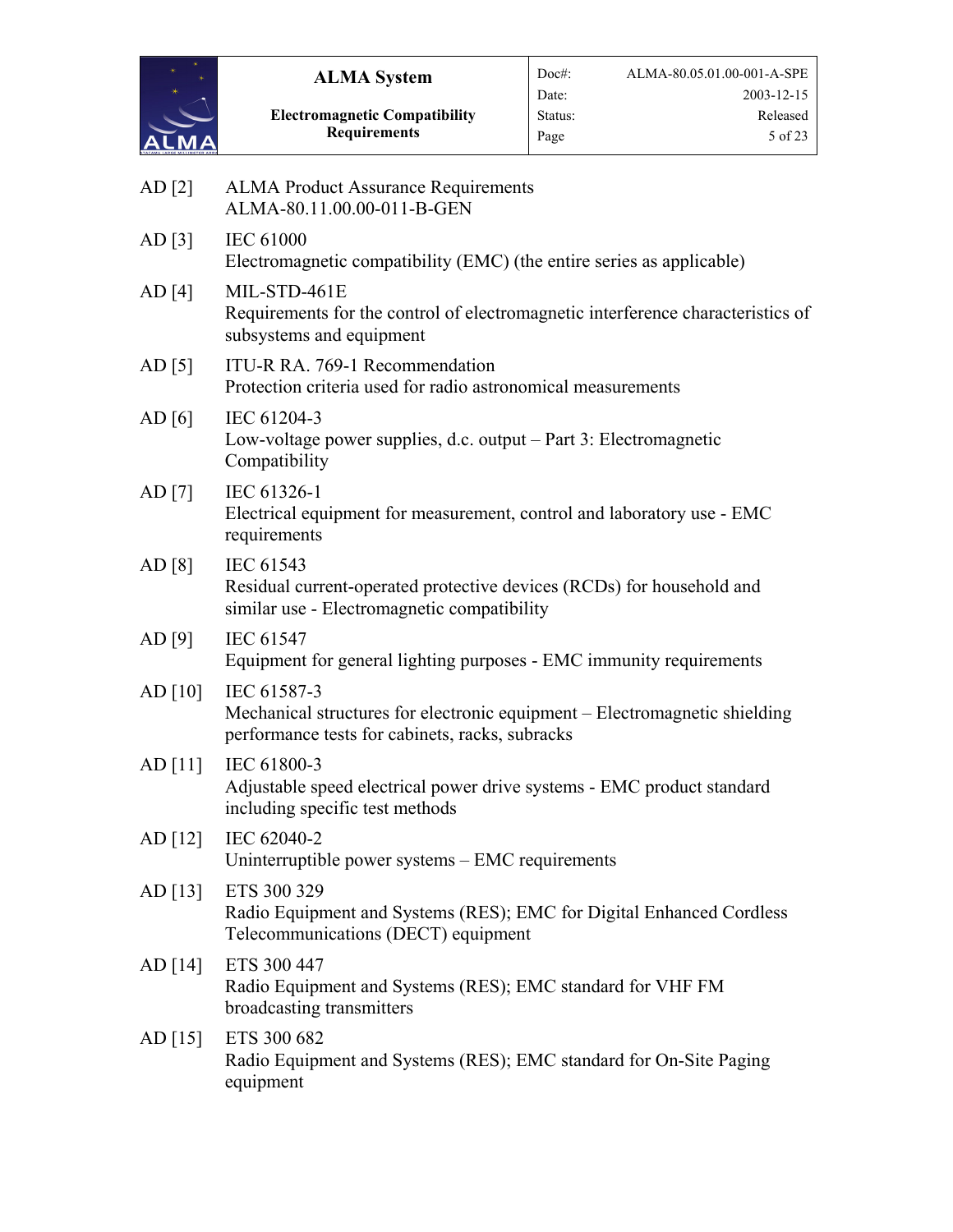<span id="page-5-0"></span>

**Electromagnetic Compatibility Requirements**

- <span id="page-5-2"></span>AD [16] EN 300 386-2 Electromagnetic compatibility and Radio spectrum Matters (ERM); Telecommunication network equipment; EMC requirements; Part 2: Product family standard AD [17] CISPR 11
	- Industrial, scientific and medical (ISM) radio-frequency equipment Electromagnetic disturbance characteristics - Limits and methods of measurement
- <span id="page-5-3"></span>AD [18] CISPR 22 Information technology equipment - Radio disturbance characteristics - Limits and methods of measurement

## **1.3 Reference documents**

<span id="page-5-1"></span>RD [1] ALMA Product Tree ALMA-80.03.00.00-001-L-LIS

## **1.4 Abbreviations and Acronyms**

| AC/a.c.        | <b>Alternating Current</b>                                      |
|----------------|-----------------------------------------------------------------|
| <b>ALMA</b>    | Atacama Large Millimeter Array                                  |
| <b>AOS</b>     | <b>Array Operation Site</b>                                     |
| <b>CE</b>      | Conformite Europeenne                                           |
| <b>CEN</b>     | <b>European Standards Coordinating Committee</b>                |
| <b>CENELEC</b> | European Committee for Electrotechnical Standardisation         |
| <b>CISPR</b>   | Comité International Spécial des Perturbations Radioélectriques |
| <b>COTS</b>    | Commercial Off-The-Shelf                                        |
| DC/d.c.        | Direct Current                                                  |
| <b>EIRP</b>    | <b>Effective Isotropic Radiated Power</b>                       |
| <b>ELV</b>     | Extra-Low Voltage                                               |
| EM             | Electromagnetic                                                 |
| <b>EMC</b>     | Electromagnetic Compatibility                                   |
| <b>EMP</b>     | Electromagnetic Pulse                                           |
| EN             | European Norm                                                   |
| <b>ESD</b>     | <b>Electrostatic Discharge</b>                                  |
| <b>ESO</b>     | European Southern Observatory                                   |
| <b>EUT</b>     | <b>Equipment Under Test</b>                                     |
| HF             | <b>High Frequency</b>                                           |
| <b>IEC</b>     | <b>International Electrotechnical Commission</b>                |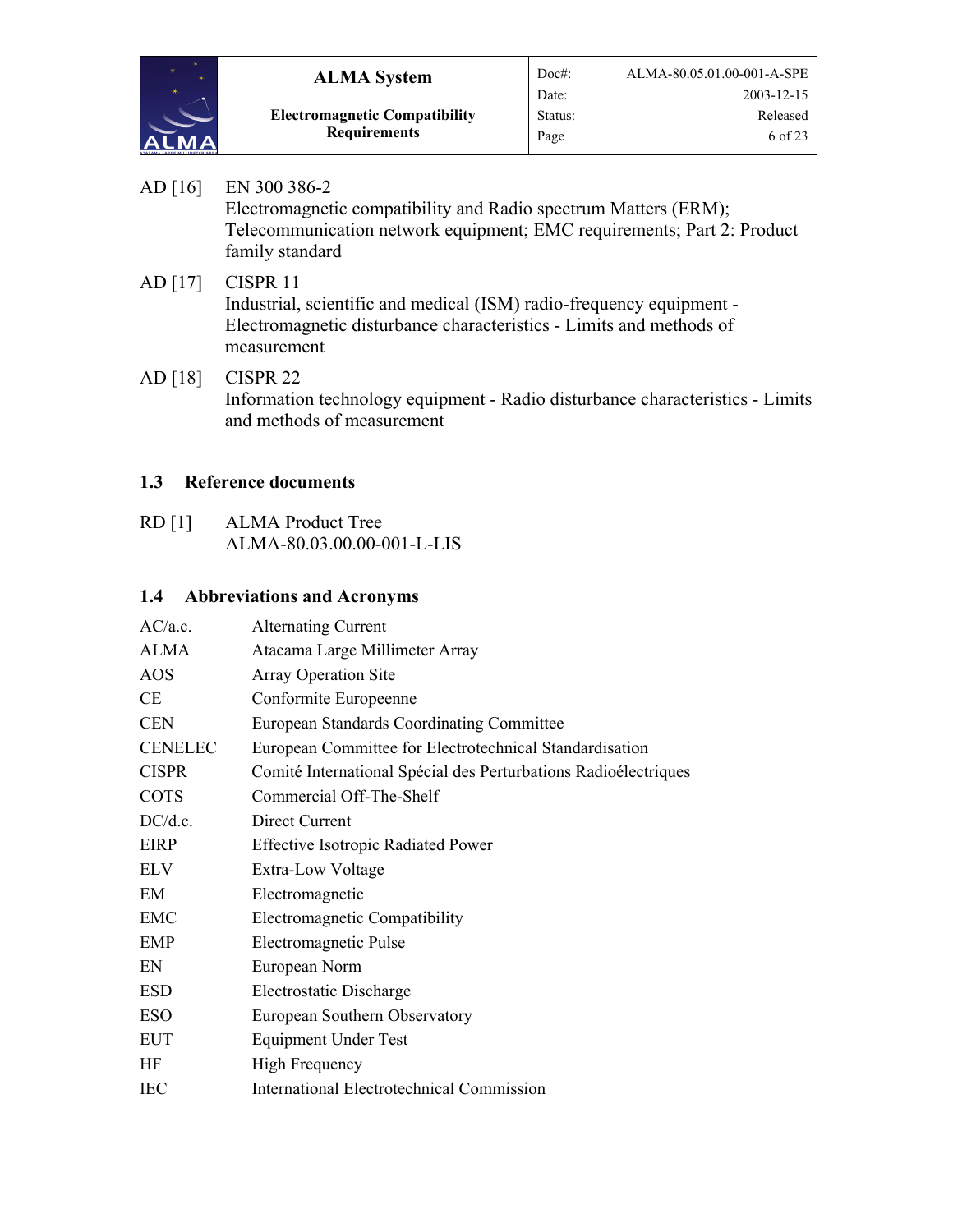

**Electromagnetic Compatibility Requirements**

| <b>IEV</b>  | International Electrotechnical Vocabulary      |
|-------------|------------------------------------------------|
| <b>IPT</b>  | <b>Integrated Product Team</b>                 |
| <b>ISM</b>  | Industrial, Scientific and Medical (Equipment) |
| <b>ITE</b>  | <b>Information Technology Equipment</b>        |
| <b>ITU</b>  | International Telecommunication Union          |
| LAN         | Local Area Network                             |
| <b>LISN</b> | Line Impedance Stabilization Network           |
| LV          | Low Voltage                                    |
| <b>OPD</b>  | <b>Overcurrent Protective Device</b>           |
| <b>OSF</b>  | <b>Operations Support Facility</b>             |
| <b>PBC</b>  | Protective Bonding Circuit                     |
| <b>PCB</b>  | <b>Printed Circuit Board</b>                   |
| <b>RCCB</b> | <b>Residual Current Circuit Breaker</b>        |
| PE          | Protective Earth                               |
| <b>PELV</b> | Protective Extra-Low Voltage                   |
| <b>PLC</b>  | Programmable Logic Controller                  |
| QP          | Quasi Peak                                     |
| RF          | Radio Frequency                                |
| <b>RFI</b>  | Radio Frequency Interference                   |
| <b>SE</b>   | <b>System Engineering</b>                      |
| <b>SELV</b> | Safety Extra-Low Voltage                       |
| <b>SPD</b>  | <b>Surge Protective Device</b>                 |
| <b>SPFD</b> | <b>Spectral Power Flux Density</b>             |
| <b>TBC</b>  | To Be Confirmed                                |
| <b>THD</b>  | <b>Total Harmonic Distortion</b>               |
| <b>TNV</b>  | <b>Telecommunication Network Voltage</b>       |
| <b>UPS</b>  | Uninterruptible Power Supply                   |
| <b>VDE</b>  | Verband Deutscher Elektrotechniker             |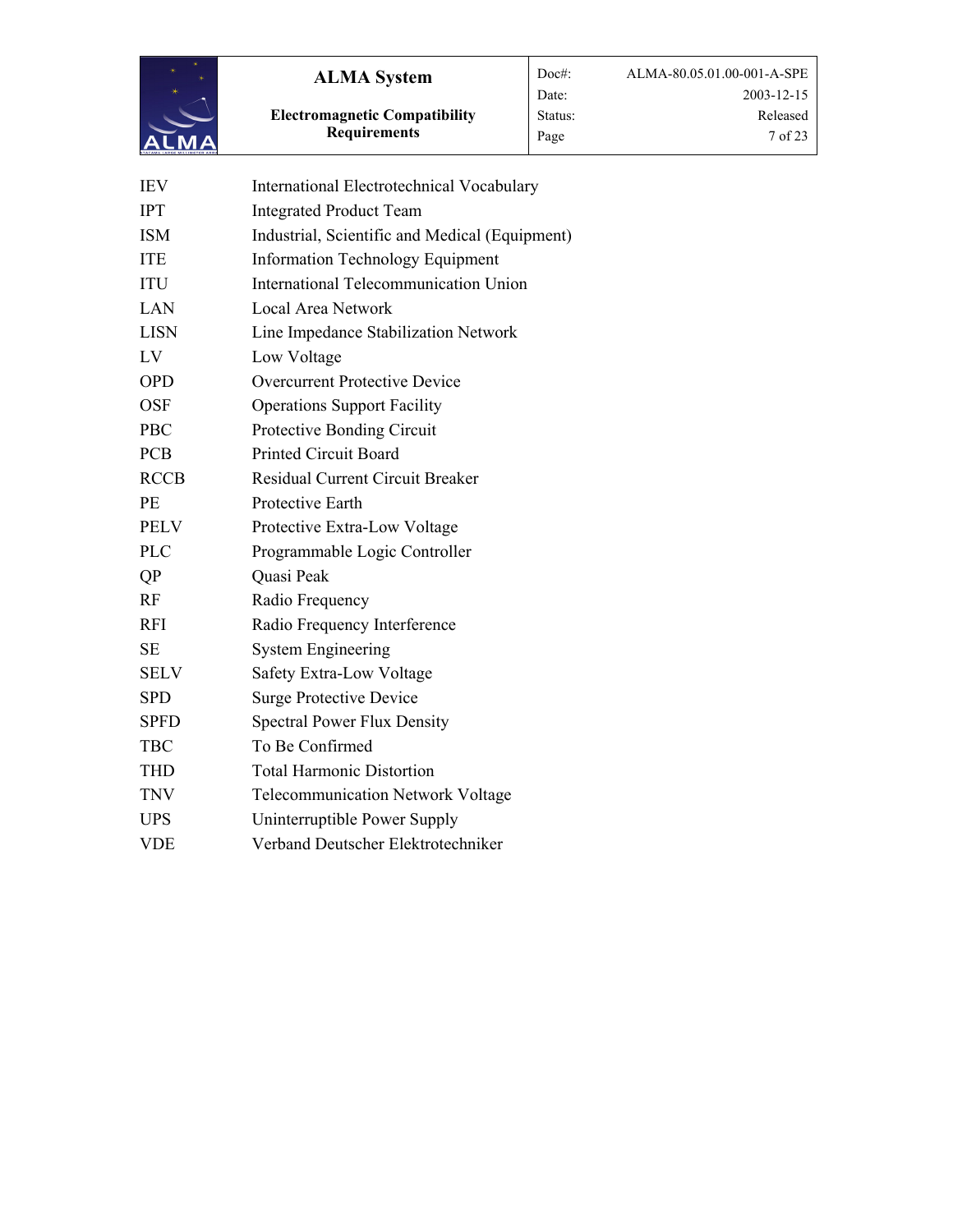<span id="page-7-0"></span>

## **1.5 Verb Convention**

"Shall" is used whenever a specification expresses a provision that is binding. The verbs "should" and "may" express non-mandatory provisions. "Will" is used to express a declaration of purpose on the part of the design activity.

## **1.6 Definitions**

Definitions related to EMC may be found in the EEC Directive 89/336/EEC, in chapter 161 of IEC 60050 ("International Electrotechnical Vocabulary") and in CISPR publications. Some of these definitions are given in this chapter.

Where the terms 'voltage' and 'current' are used, they imply the r.m.s. values, unless otherwise specified.

## **Burst**

A sequence of a limited number of distinct pulses or an oscillation of limited duration.

## **(Electromagnetic) compatibility level**

The specified maximum electromagnetic disturbance level expected to be impressed on a device, equipment or system operated in particular conditions. Note. In practice the electromagnetic compatibility level is not an absolute maximum level, but may be exceeded with a small probability.

## **Disturbance level**

The value of a given electromagnetic disturbance, measured in a specified way.

## **Electromagnetic compatibility (EMC)**

The ability of an equipment or system to function satisfactorily in its electromagnetic environment without introducing intolerable electromagnetic disturbances to anything in that environment.

## **Electromagnetic disturbance**

Any electromagnetic phenomenon which may degrade the performance of a device, equipment or system, or adversely affect living or inert matter.

Note. An electromagnetic disturbance may be an electromagnetic noise, an unwanted signal or a change in the propagation medium itself.

## **Electromagnetic environment**

The totality of electromagnetic phenomena existing at a given location.

## **Electromagnetic interference (EMI)**

Degradation of the performance of an equipment, transmission channel or system caused by an electromagnetic disturbance.

Note. Disturbance and interference are respectively cause and effect.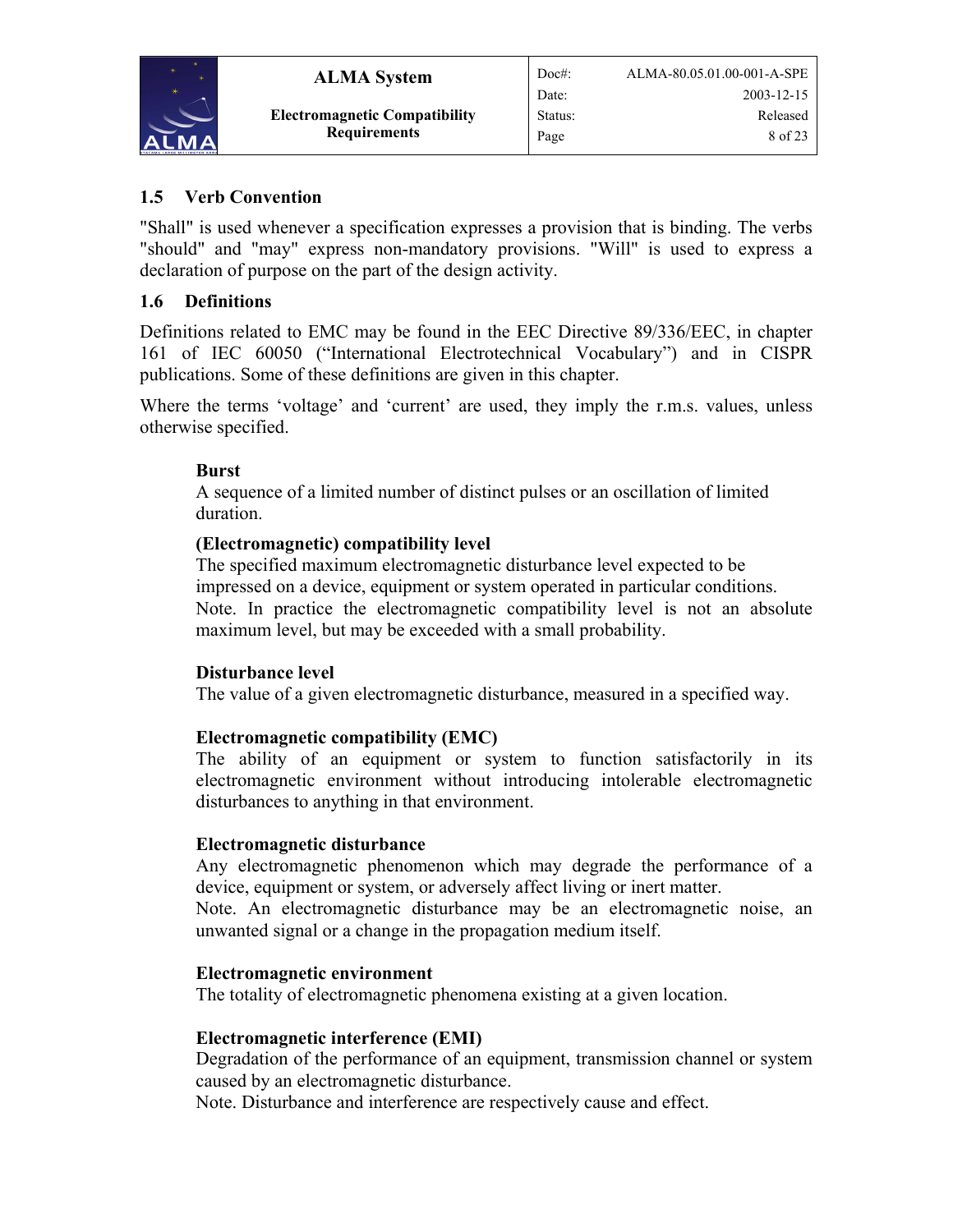

## **Emission level (of a disturbing source)**

The level of a given electromagnetic disturbance emitted from a particular device, equipment or system in a specified way.

#### **Emission limit**

The specified maximum emission level of a source of electromagnetic disturbance.

#### **Enclosure port**

The physical boundary of the apparatus through which electromagnetic fields may radiate or impinge.

#### **Harmonic (component)**

A component of order greater than one of the Fourier series of a periodic quantity.

#### **(Total) harmonic factor**

The ratio of the r.m.s. value of harmonic content to the r.m.s. value of an alternating quantity.

#### **Immunity (to a disturbance)**

The ability of a device, equipment or system to perform without degradation in the presence of an electromagnetic disturbance.

#### **Immunity level**

The maximum level of a given electromagnetic disturbance incident on particular device, equipment or system for which it remains capable of operating at a required degree of performance.

#### **Immunity limit**

The specified minimum immunity level.

#### **Mains signaling**

Use of the distribution network for the transmission of signals.

#### **Port**

Particular interface of the specified apparatus with the external electromagnetic environment.

#### **(Electromagnetic) susceptibility**

The inability of a device, equipment or system to perform without degradation in the presence of an electromagnetic disturbance.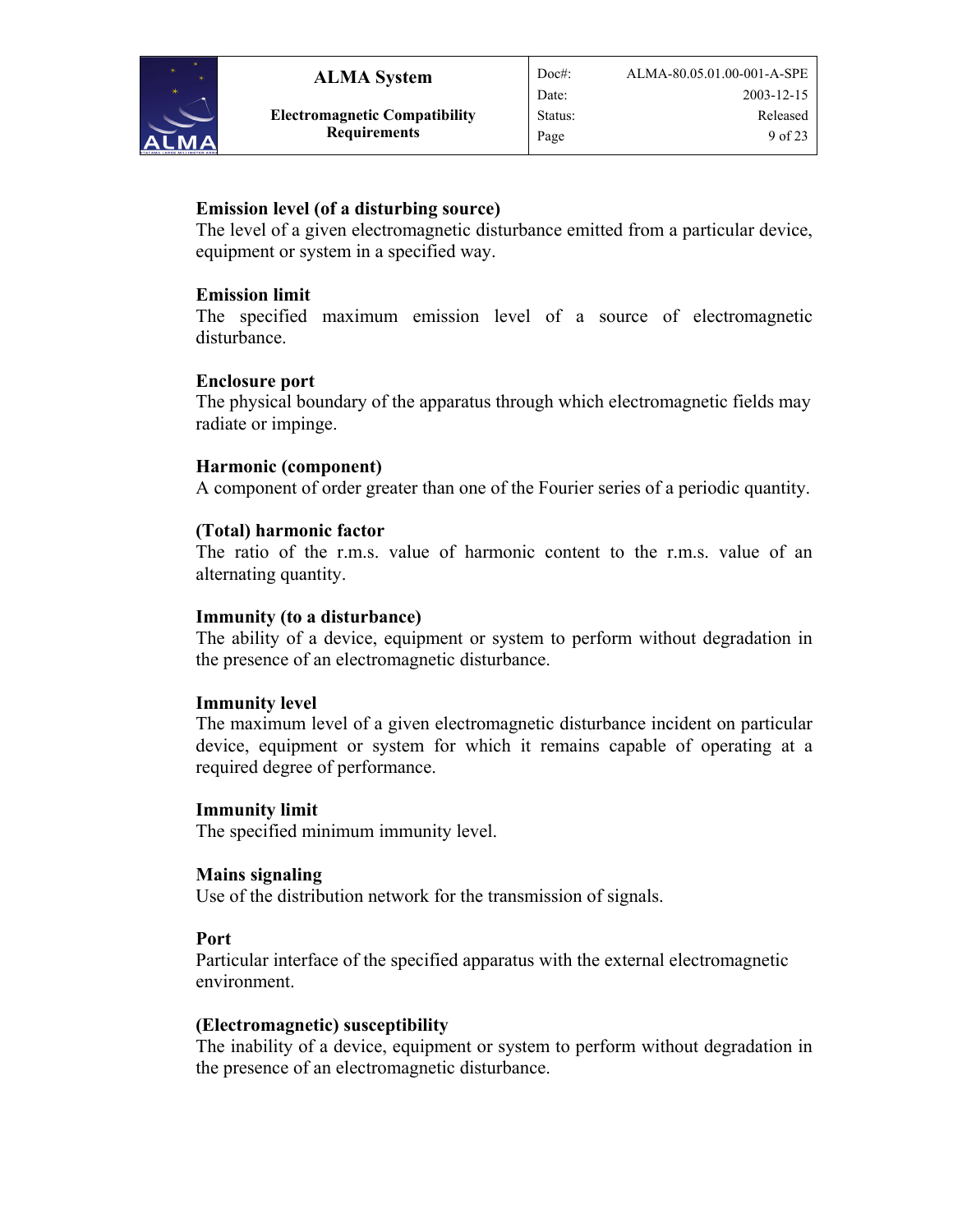

## **Interharmonics**

Discrete or wide-band spectrum frequencies which are not integer multiples of the power frequency fundamental.

## **Short (supply) voltage interruption**

The disappearance of the supply voltage for a period of time not exceeding 1 min.

#### **Voltage dip**

A sudden reduction of the voltage at a point in an electrical system, followed by voltage recovery after a short period of time, from half of a cycle to a few seconds.

#### **Voltage fluctuation**

A cyclical variation of the voltage envelope or a series of random voltage changes, the magnitude of which does not normally exceed the range of operational voltage changes mentioned in IEC Publication 60038 (up to  $\pm 10\%$ ).

#### **Voltage surge**

A transient voltage wave characterized by a rapid increase followed by a slower decrease.

#### **Voltage unbalance (imbalance)**

In a polyphase system, a condition in which the r.m.s. values of the phase voltages or the phase angles between consecutive phases are not all equal.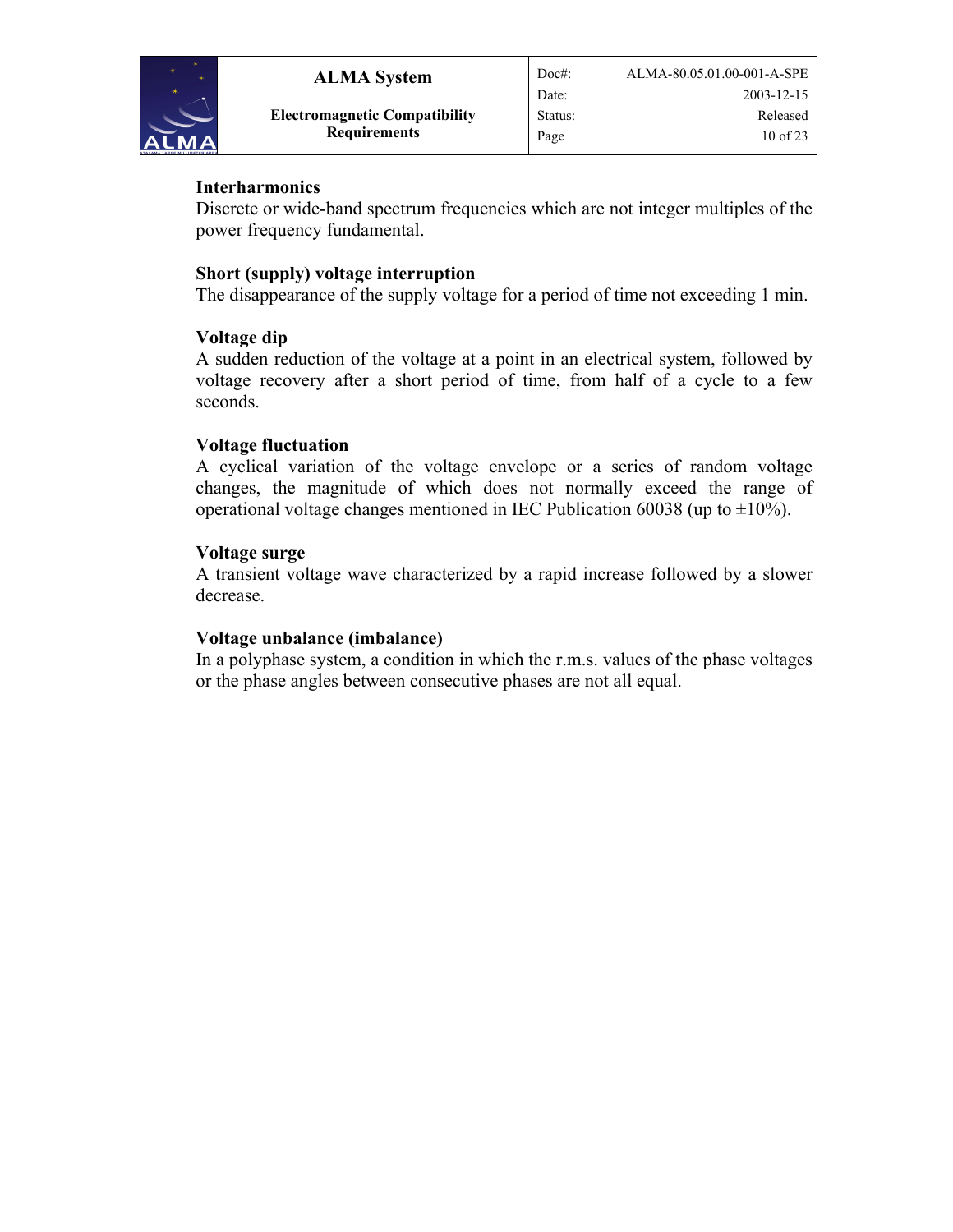<span id="page-10-0"></span>

#### **2 REQUIREMENTS**

#### **2.1 Numbering**

The requirements within the present document are numbered according to the following code

#### *EEMC-XXXXX-YY/Z(ZZ)*

where

| <b>EEMC</b>  | stands for 'Engineering Specification: EMC Requirements';                                                                                    |  |
|--------------|----------------------------------------------------------------------------------------------------------------------------------------------|--|
| <b>XXXXX</b> | is the consecutive number $00010$ , $00020$ ,  (the nine intermediate<br>numbers remaining available for future revisions of this document); |  |
| YY           | describes the requirement revision and starts with 00;                                                                                       |  |
| Z(ZZ)        | describes the verification method(s) where $T$ stays for test, I for inspection,<br>R for review of design, A for analysis.                  |  |

#### **2.2 General**

| <b>EEMC-00010-00/R,T</b> A basic set of general requirements for EMC is formulated in the |
|-------------------------------------------------------------------------------------------|
| following sections and is to be conformed to for each <i>subsystem</i>                    |
| (with this it is meant the highest level in document RD [1]:                              |
| ALMA Product Tree) and its <i>equipment</i> (parts with lower levels                      |
| in that document) operational at the AOS, OSF or any other                                |
| ALMA facility.                                                                            |

**EEMC-00020-00/R,T** Verification of the requirements that are mentioned in sections [2.3](#page-12-1) 'Immunity requirements' and [2.4](#page-20-1) '[Emission requirements](#page-20-1)' shall only be done on complete subsystems and/or parts of such subsystem.

In exceptional cases, based on an evaluation of the EM environment and on the peculiarities of the subsystem or of parts of it, specific requirements may have to be added or relaxed.

A contractor shall consult the ALMA SE IPT on EMC related issues in case it is uncertain whether a device, equipment or system will be able/has to comply with the requirements stated in this document.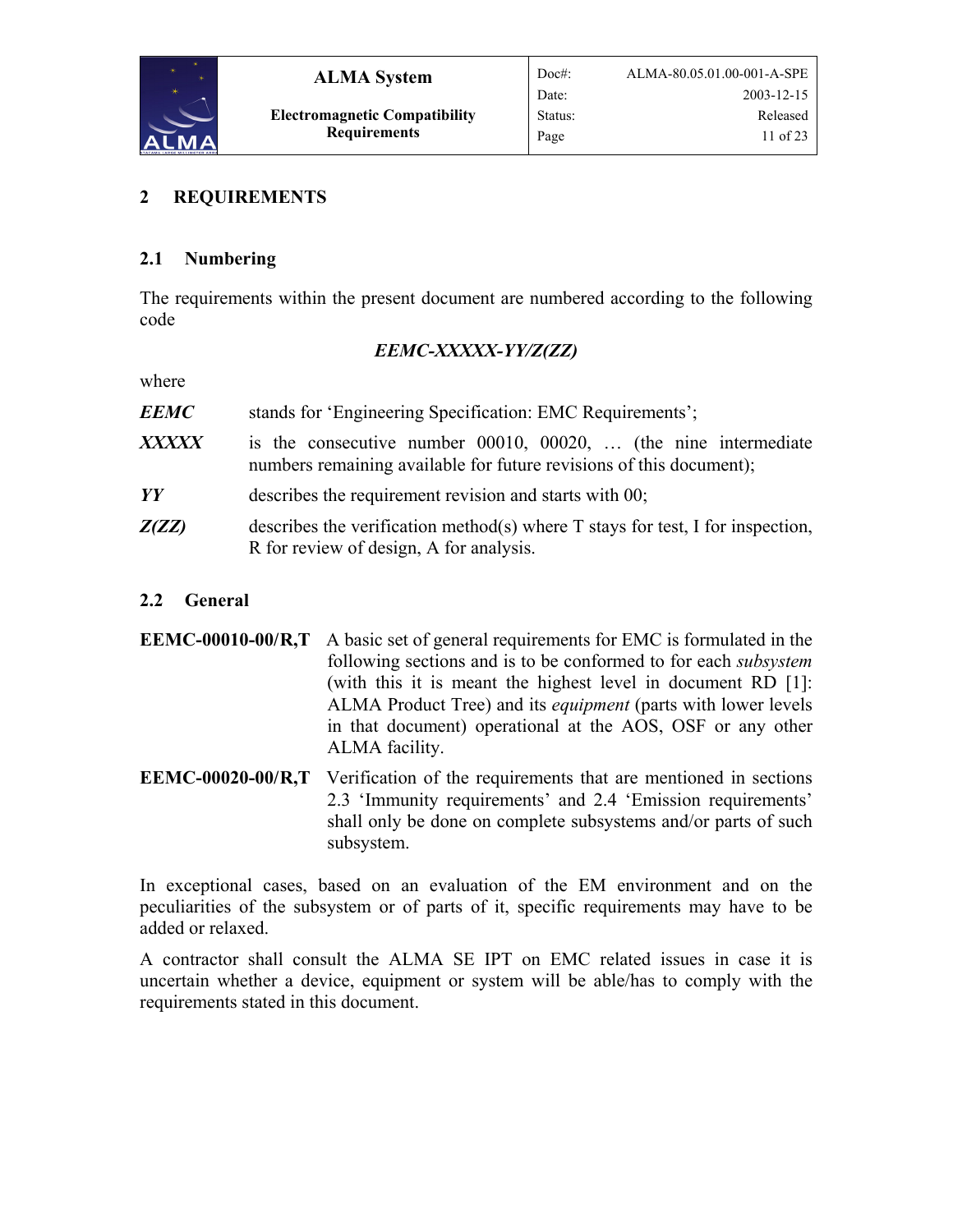<span id="page-11-0"></span>

## **2.2.1 Commercial equipment**

- **EEMC-00030-00/R,T** Commercial Off-The-Shelf (COTS) equipment shall conform to the applicable EMC product or product family standard(s) (e.g., [AD \[17\]](#page-5-2) 'CISPR 11' for industrial, scientific and medical equipment or [AD \[18\]](#page-5-3) 'CISPR 22' for information technology equipment, [AD \[6\]](#page-4-0) 'IEC 61204-3' for low-voltage power supplies, etc.). Should no such product or product family standard(s) exist, COTS equipment shall conform to the applicable EMC emission and immunity generic standard(s) ([AD \[3\],](#page-4-1) in particular 'IEC 61000 - Part 6: Generic standards') or US equivalent.
- **EEMC-00040-00/R,T** As far as emission requirements are concerned (see section [2.4](#page-20-1)  '[Emission requirements](#page-20-1)'), when the applicable standard specifies multiple emission limits, the lowest one shall be fulfilled (e.g., the Class B limits of [AD \[17\]](#page-5-2) 'CISPR 11', the Class B of [AD \[18\]](#page-5-3) 'CISPR 22', etc.).
- requirements' and 2.4 '[Emission requirements](#page-20-1)' shall only be **EEMC-00050-00/R,T** The verifications by test that are set in sections [2.3](#page-12-1) 'Immunity applied to complete subsystems and/or parts of such subsystems.
- **EEMC-00060-00/R,T** Commercial equipment shall have a CE mark or FCC compliance.
- **EEMC-00070-00/R,I** Individual commercial equipment may be verified by inspecting the relevant information on EMC conformity (manufacturer's Declaration of Conformity, and/or type-test, and/or CE-marking, etc.)

SPACE LEFT INTENTIONALLY BLANK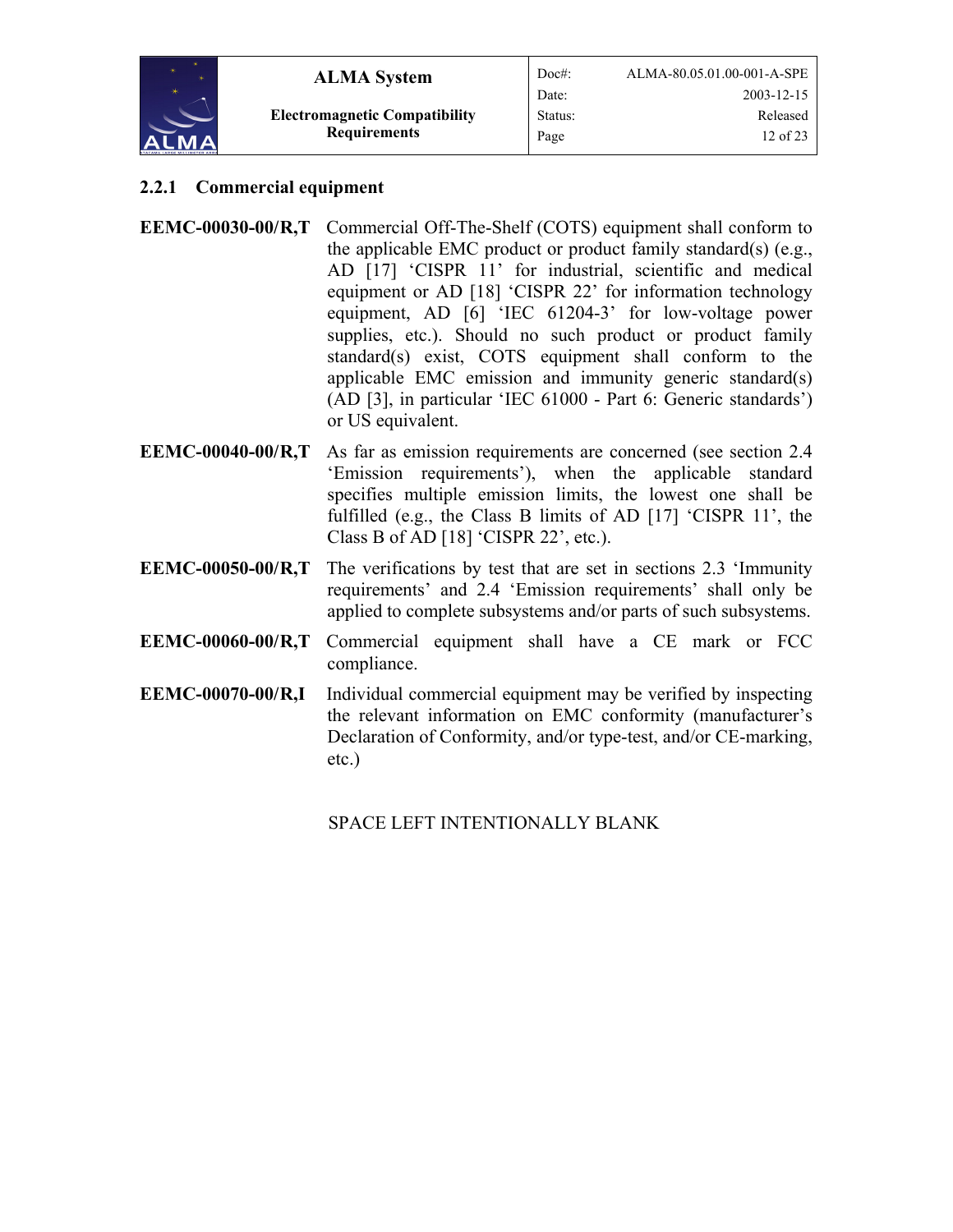<span id="page-12-0"></span>

**ALMA System Electromagnetic Compatibility Requirements**

## <span id="page-12-1"></span>**2.3 Immunity requirements**

## **2.3.1 Performance criteria**

As a general rule for all immunity tests, the test result is positive if the equipment shows its immunity, based on the applicable performance criterion given in the following table, for the entire period of application of the test. At the end of the tests the equipment under test (EUT) functions as it is supposed to under normal conditions.

Performance criteria are:

| Performance<br>Criterion | Description                                                                                                                                                                                      |
|--------------------------|--------------------------------------------------------------------------------------------------------------------------------------------------------------------------------------------------|
| A                        | Normal performance within limits specified by the manufacturer,<br>requestor or purchaser.                                                                                                       |
| B                        | Temporary loss of function or degradation of performance which<br>ceases after the disturbance ceases, and from which the EUT recovers<br>its normal performance, without operator intervention. |
|                          | Temporary loss of function or degradation of performance, the<br>correction of which requires operator intervention <sup>1</sup> .                                                               |
| D                        | Loss of function or degradation of performance which is not<br>recoverable, owing to damage to hardware or software, or loss of data.                                                            |

<span id="page-12-2"></span>**Table 2-1: Performance criteria for immunity tests** 

## **2.3.2 Conducted immunity**

## **2.3.2.1 Rectangular (step) voltage fluctuations**

**EEMC-00080-00/R,T** The immunity limit for rectangular (step) voltage changes on a.c. mains voltage lines shall be

Voltage change  $\Delta U = \pm 12\%$  of supply voltage U<sub>n</sub>

with repetition period  $T = 5-10$  s and duration  $t = 2-3$  s.

Performance criterion: A (see [Table 2-1\)](#page-12-2)

Verification may be made by producing the manufacturer's data sheet.

<span id="page-12-3"></span> $\overline{a}$ <sup>1</sup> Reset buttons shall have provisions for parallel contact closure.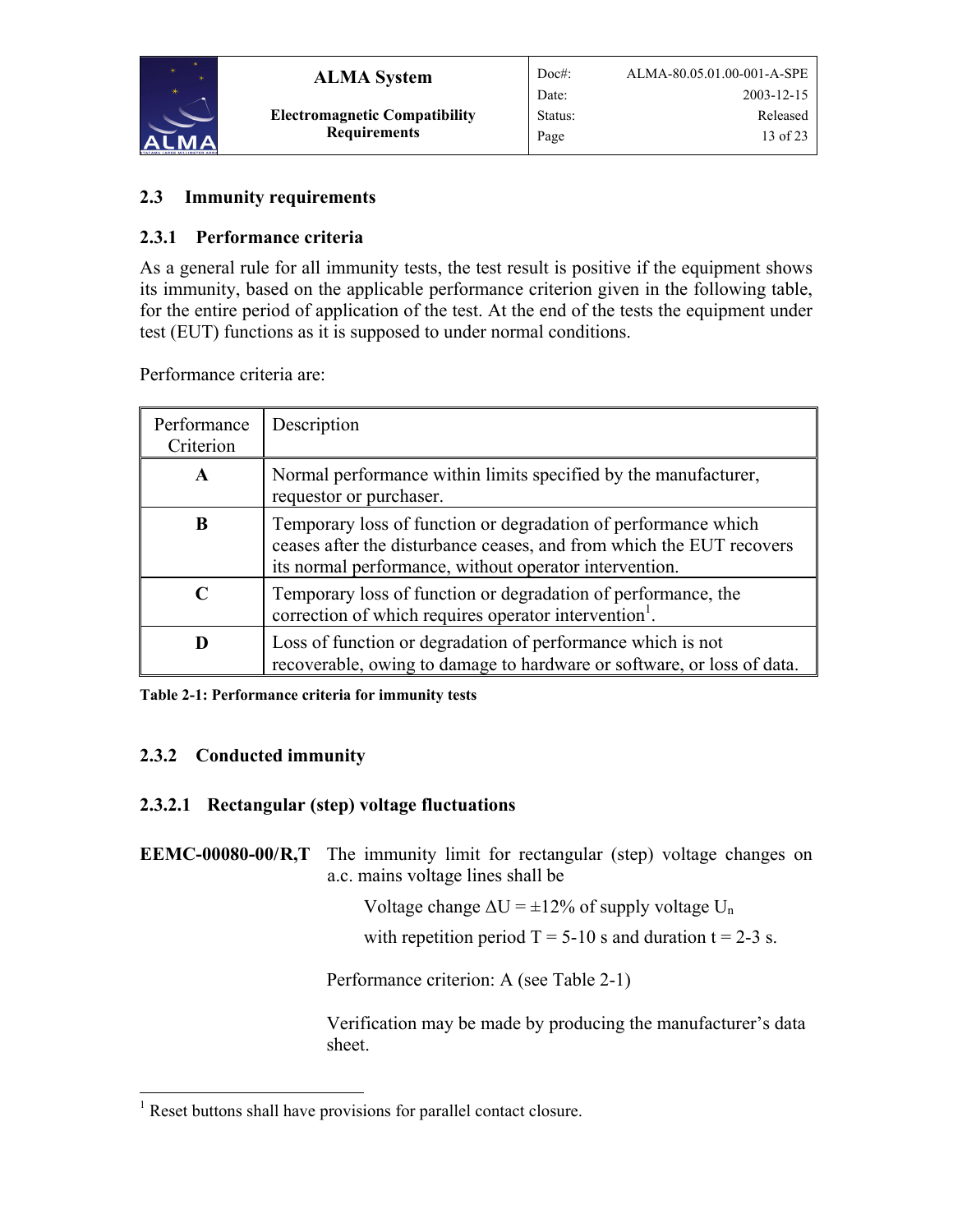<span id="page-13-0"></span>

## **2.3.2.2 Voltage dips**

**EEMC-00090-00/R,T** The immunity limit for voltage dips on a.c. mains voltage lines shall be

 $\Delta U_1$  = -30% of U<sub>n</sub> for 10 ms – performance criterion B

 $\Delta U_2$  = -50% of U<sub>n</sub> for 100 ms – performance criterion C

Verification may be made by analyzing the manufacturer's data sheet.

## **2.3.2.3 Voltage interruptions**

**EEMC-00100-00/R,T** The immunity to short voltage interruptions ( $\Delta U \leq$ -95%) on a.c. mains voltage lines shall be up to 5000 ms with performance criterion  $C$  (see Table 2-1[\)](#page-12-2). This requirement only applies to non-UPS supplied equipment. Verification may be made by analyzing the manufacturer's data sheet.

## **2.3.2.4 Electrostatic Discharge (ESD) requirements**

## **2.3.2.4.1 Introduction**

The object of this requirement is to establish a common and reproducible basis for evaluating the performance of equipment when subjected to ESD.

Test locations are any accessible points outside of a closed cabinet (e.g. door handles or panels that are used for the operation of equipment). It is necessary that personnel, when opening a cabinet, wear wrist bands to prevent the occurrence of ESD to equipment inside the cabinet.

| Level            |                                                              | Contact discharge<br>test voltage $(kV)$ | Air discharge<br>test voltage (kV) |
|------------------|--------------------------------------------------------------|------------------------------------------|------------------------------------|
| $\parallel$ 1.   | Relative humidity as low as 35%,<br>anti-static material     |                                          |                                    |
| $\vert 2. \vert$ | Relative humidity as low as $10\%$ ,<br>anti-static material |                                          |                                    |
| $\vert 3. \vert$ | Relative humidity as low as 50%,<br>synthetic material       |                                          |                                    |
| 4.               | Relative humidity as low as 10%,<br>synthetic material       |                                          | 15                                 |

Compliance levels according to IEC 61000-4-2 are: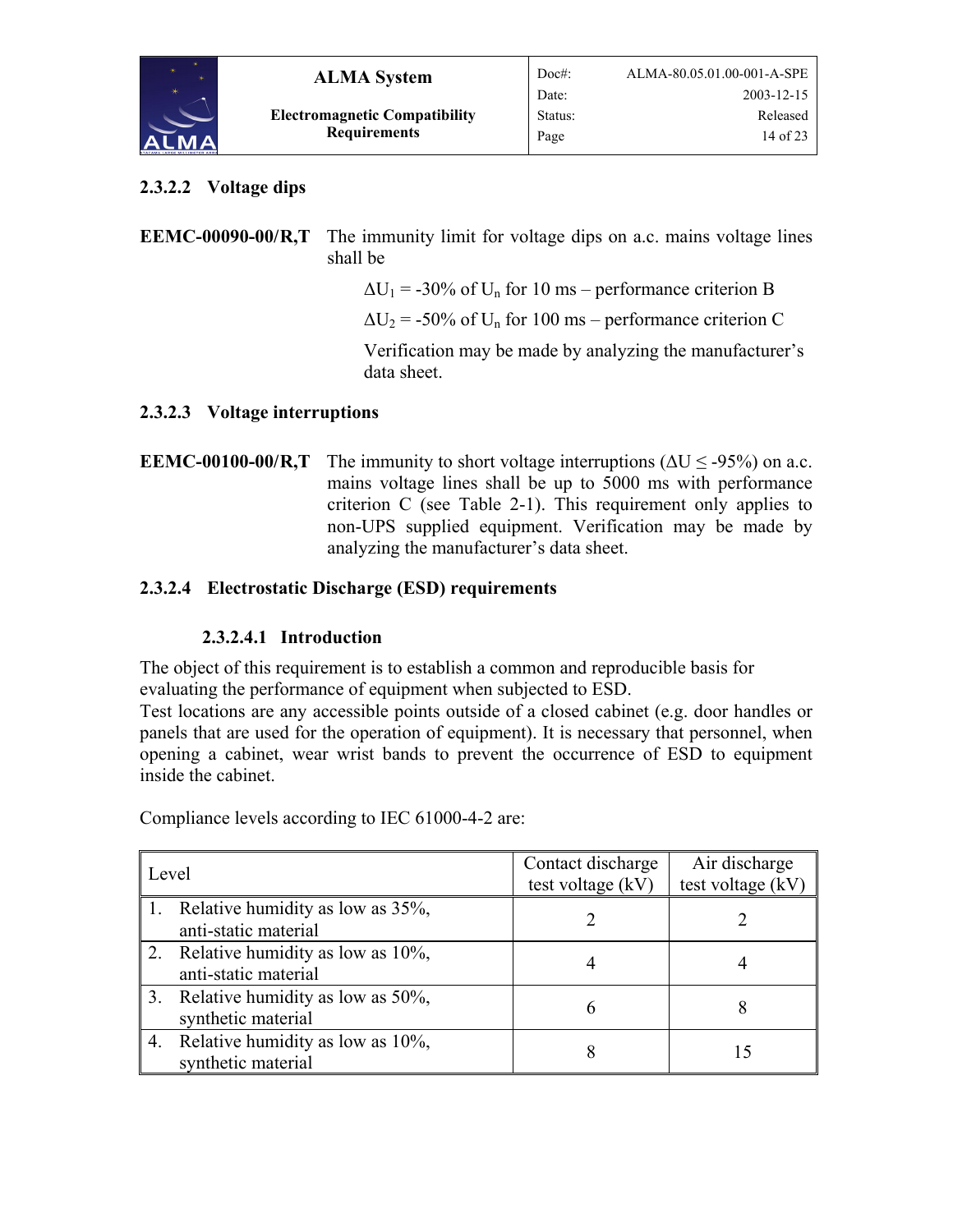<span id="page-14-0"></span>

## **2.3.2.4.2 Requirements**

**EEMC-00110-00/R,T** For AOS and OSF the following values are required:

| Method        | Level                                                 | Criteria                                 |
|---------------|-------------------------------------------------------|------------------------------------------|
| Air-Discharge | 4: $2 \text{ to } 15 \text{ kV}$<br>in 2kV increments | Criterion A up to $8$ kV, B above $8$ kV |
| Contact       | 2 to 8 kV<br>$4^{\cdot}$<br>in 2kV increments         | Criterion A up to $4$ kV, B above $4$ kV |

**Table 2-2: ESD requirements at AOS and OSF** 

## **2.3.2.5 Voltage (current) surges**

#### <span id="page-14-1"></span>**2.3.2.5.1 Introduction**

The object of this requirement is to evaluate the performance of equipment when subjected to high-energy disturbances on power and inter-connection lines caused by overvoltages from switching and lightning transients.

Switching transients can be separated into transients associated with:

- major power system switching disturbances, such as capacitor bank switching;
- minor switching activity near the instrumentation;
- load changes in the power distribution system;
- resonating circuits associated with switching devices, such as thyristors;
- system faults such as short circuits or arcing faults to the earthing system.

Major mechanisms by which lightning produces surge voltages are:

- a direct lightning stroke to an external circuit (outdoor) injecting high currents which produce high voltages by either flowing through earth resistance or flowing through the impedance of the external circuit;
- An indirect lightning stroke (e.g. between or within clouds) that induces voltages / currents on the conductors outside and/or inside a building;
- lightning earth current flow resulting from nearby direct-to-earth discharges coupling into the common earth paths at the earthing system of the installation.

The rapid change of voltage and flow of current, which may occur when a protector is excited, may couple into internal circuits.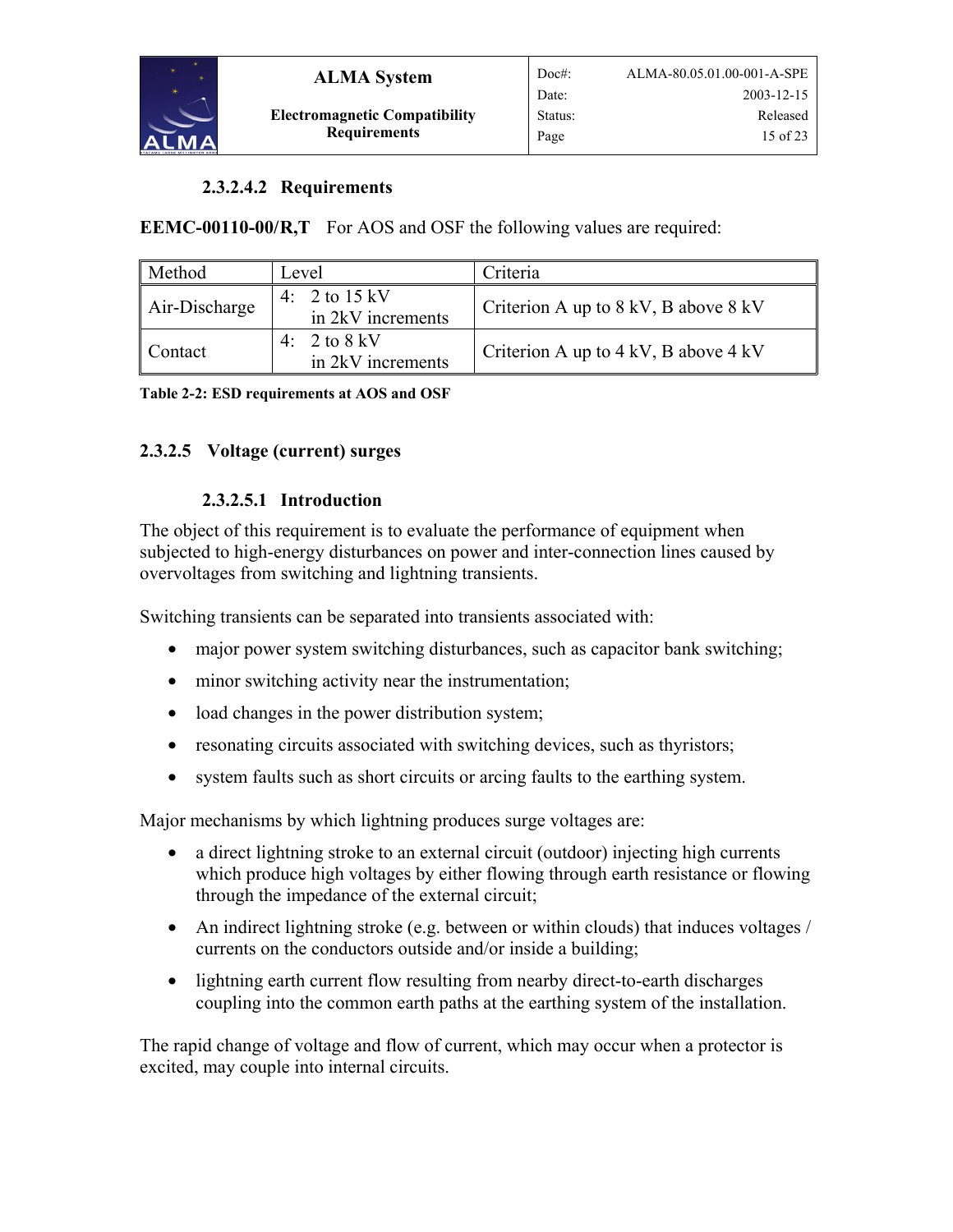

The following classes of installation are defined (as given in annex B of IEC 61000-4-5).

| Class            | Description                                                                                                                                                                   |
|------------------|-------------------------------------------------------------------------------------------------------------------------------------------------------------------------------|
| $\boldsymbol{0}$ | Well-protected electrical environment, often within a special room.                                                                                                           |
|                  | Partly protected electrical environment.                                                                                                                                      |
| 2                | Electrical environment where cables are well separated, even at short runs.                                                                                                   |
| 3                | Electrical environment where cables run in parallel.                                                                                                                          |
| 4                | Electrical environment where the interconnections are running as outdoor cables<br>along with power cables, and cables are used for both electronic and electric<br>circuits. |
| 5                | Electrical environment for electronic equipment connected to telecommunication<br>cables and overhead power lines in a non-densely populated area.                            |

**Table 2-3: Installation classes for electrical environments** 

## SPACE LEFT INTENTIONALLY BLANK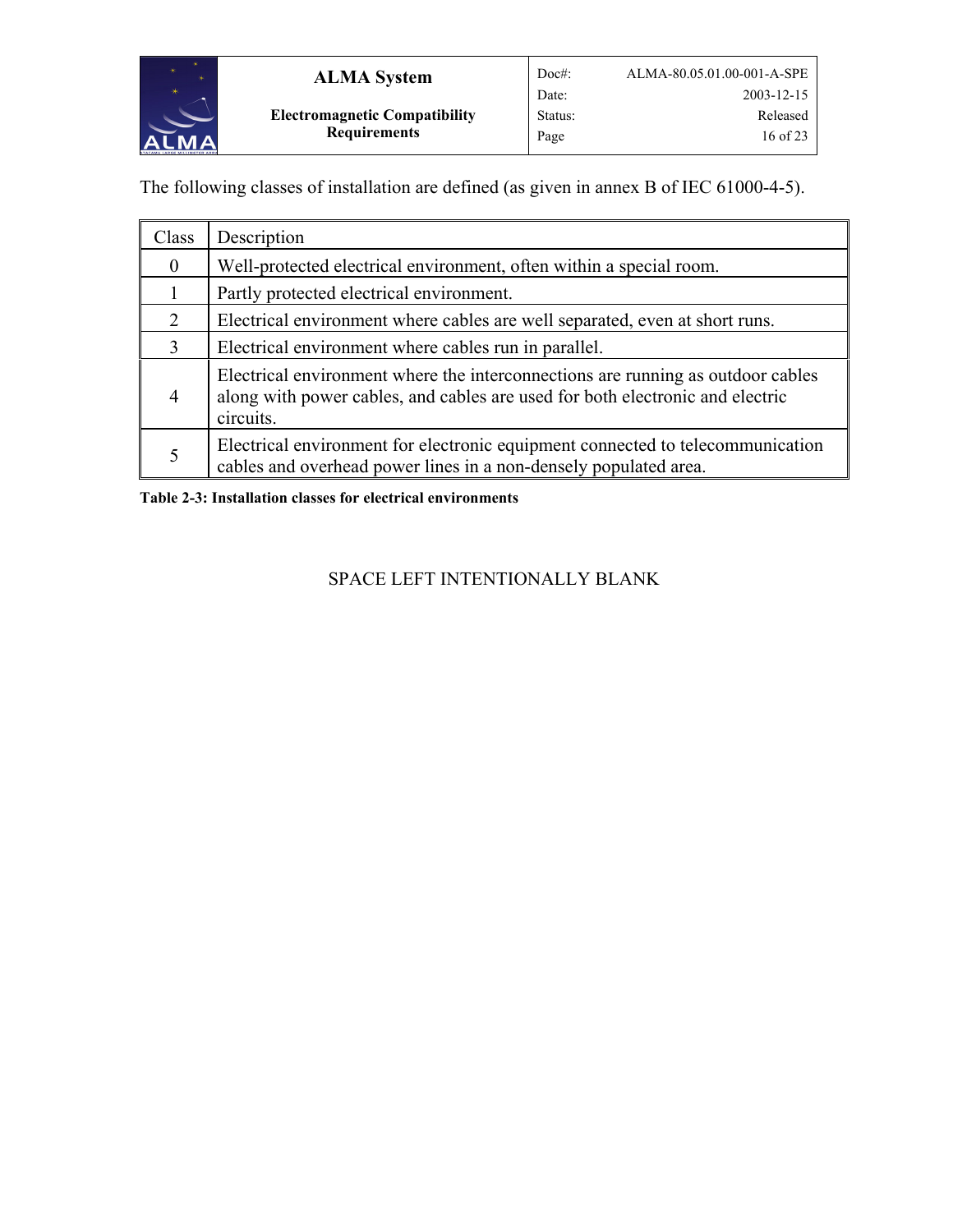<span id="page-16-0"></span>

## **2.3.2.5.2 Requirements**

Compliance levels are selected according to these installation classes that vary among the various ALMA subsystems.

Next table gives the required levels according to the installation classes mentioned in section [2.3.2.5.1.](#page-14-1)

|                | <b>Test Voltage Levels</b> |           |                     |           |                          |           |                      |           |
|----------------|----------------------------|-----------|---------------------|-----------|--------------------------|-----------|----------------------|-----------|
| class          | Power supply               |           | Unbalanced          |           | <b>Balanced</b> operated |           | SDB, DB <sup>1</sup> |           |
|                |                            |           | operated            |           | circuits/lines           |           |                      |           |
| Installation   | coupling mode              |           | circuits/lines, LDB |           | coupling mode            |           | coupling mode        |           |
|                |                            |           | coupling mode       |           |                          |           |                      |           |
|                | Line to                    | Line to   | Line to             | Line to   | Line to                  | Line to   | Line to              | Line to   |
| IJ             | line                       | earth     | line                | earth     | line                     | earth     | line                 | earth     |
|                | kV                         | kV        | kV                  | kV        | kV                       | kV        | kV                   | kV        |
| $\theta$       | <b>NA</b>                  | <b>NA</b> | <b>NA</b>           | NA        | <b>NA</b>                | <b>NA</b> | <b>NA</b>            | <b>NA</b> |
|                | <b>NA</b>                  | 0.5       | 0.5                 | 0.5       | <b>NA</b>                | 0.5       | NA                   | NA        |
| $\overline{2}$ | 0.5                        | 1.0       | 1.0                 | 1.0       | <b>NA</b>                | 1.0       | <b>NA</b>            | 0.5       |
| 3              | 1.0                        | 2.0       | 2.0                 | $2.0^{3}$ | NA                       | $2.0^{3}$ | <b>NA</b>            | <b>NA</b> |
| $\overline{4}$ | 2.0                        | $4.0^{3}$ | 2.0                 | $4.0^{3}$ | <b>NA</b>                | $2.0^{3}$ | <b>NA</b>            | <b>NA</b> |
| 5              | 2)                         | 2)        | 2.0                 | $4.0^{3}$ | <b>NA</b>                | $4.0^{3}$ | <b>NA</b>            | <b>NA</b> |

Acronyms : DB = copper data bus/line (e.g. telephone, Ethernet, etc.), SDB = short-distance bus, LDB = long distance bus,  $NA = not$  applicable

<sup>1)</sup> Limited distance, special configuration, special layout, 10-30 m max. : no test up to 10 m, class 2<br> **Depends** on the class of the local power supply system <sup>2)</sup> Depends on the class of the local power supply system  $\frac{3}{2}$  Normally tested with primary protection

3) Normally tested with primary protection

**Table 2-4: Compliance levels for surge immunity test** 

| <b>EEMC-00120-00/R,T</b> For the AOS environment class 4 with performance criterion B |
|---------------------------------------------------------------------------------------|
| shall be required.                                                                    |

**EEMC-00130-00/R,T** Equipment installed at the OSF shall have class 3 severity levels with the same performance criterion.

It is typically necessary to install surge protective devices to meet this requirement.

A test to verify the ability to be immune to surges according to the above said classes involves the injection of surges with a rise time  $T<sub>r</sub>$  is1,2 us and hold time  $T<sub>h</sub>$  is 50 us (8/20 µs for current injection) and the above mentioned voltage levels.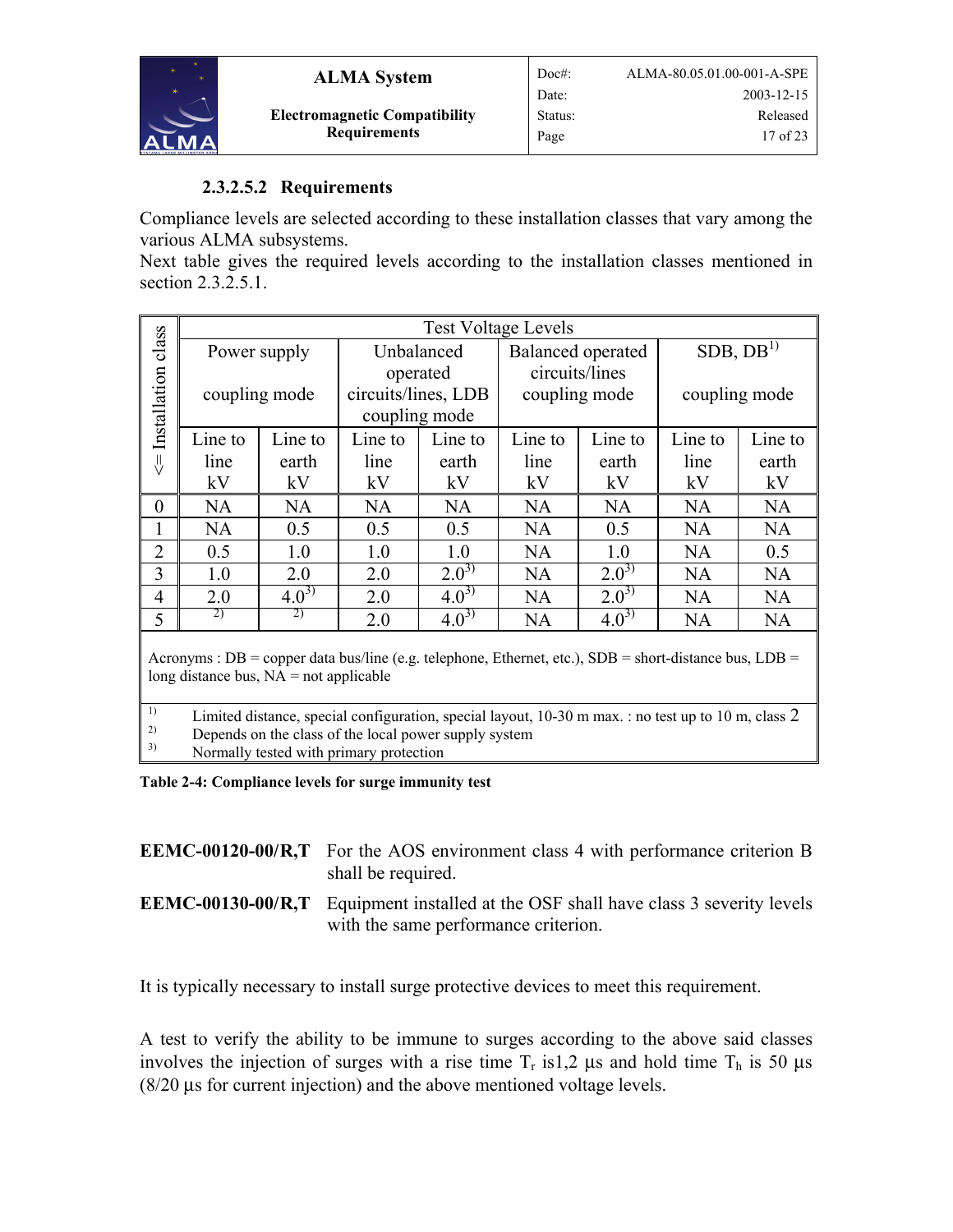<span id="page-17-0"></span>

**ALMA System Electromagnetic Compatibility Requirements**

## **2.3.2.6 Electrical Fast Transient (EFT)/Burst**

## **2.3.2.6.1 Introduction**

The requirement is intended to demonstrate the immunity of electrical and electronic equipment when subjected to types of transient disturbances such as those originating from switching transients (interruption of inductive loads, relay contact bounce, etc.)<sup>[2](#page-17-1)</sup>. This repetitive fast transient test is a test with bursts consisting of a number of fast transients, coupled into the power supply, control and signal ports of electrical and electronic equipment.

## **2.3.2.6.2 Requirements**

The recommended selection of required levels noted down in the following table shall be done according to the characteristics of the electromagnetic environment the system is in (e.g. well-protected environments like computer control rooms versus industrial environments where higher levels are applicable). For I/O, control, signal and data ports it is required to choose half the test voltage value applied on power supply ports.

| <b>Environment</b> level                                            | Voltage level (kV) |  |
|---------------------------------------------------------------------|--------------------|--|
| 1 (well–protected environment <sup>1)</sup> )                       | 0.5                |  |
| 2 (protected environment)                                           | 1 O                |  |
| 3 (typical industrial environment)                                  | 20                 |  |
| 4 (severe industrial environment)                                   | 40                 |  |
| $^{1}$ ) See IEC 61000-4-4 for a detailed description on levels 1-4 |                    |  |

**Table 2-5: EFT environment levels** 

**EEMC-00140-00/R,T** For the AOS -in the case of a.c. power ports and PE terminalslevel 4, performance criterion B shall be taken. At the OSF level 3, performance criterion B is to be taken. Different requirements may apply on some specific subsystem and may be applied once it is considered necessary.

A test to verify the ability to be immune to surges according to the above said classes involves the injection of surges with rise time  $T_r = 5$  ns, hold time  $T_h = 50$  ns and repetition rate  $= 5$  kHz.

<span id="page-17-1"></span><sup>&</sup>lt;sup>2</sup> Designers shall of course follow good design practice to avoid such disturbances being emitted from their equipment.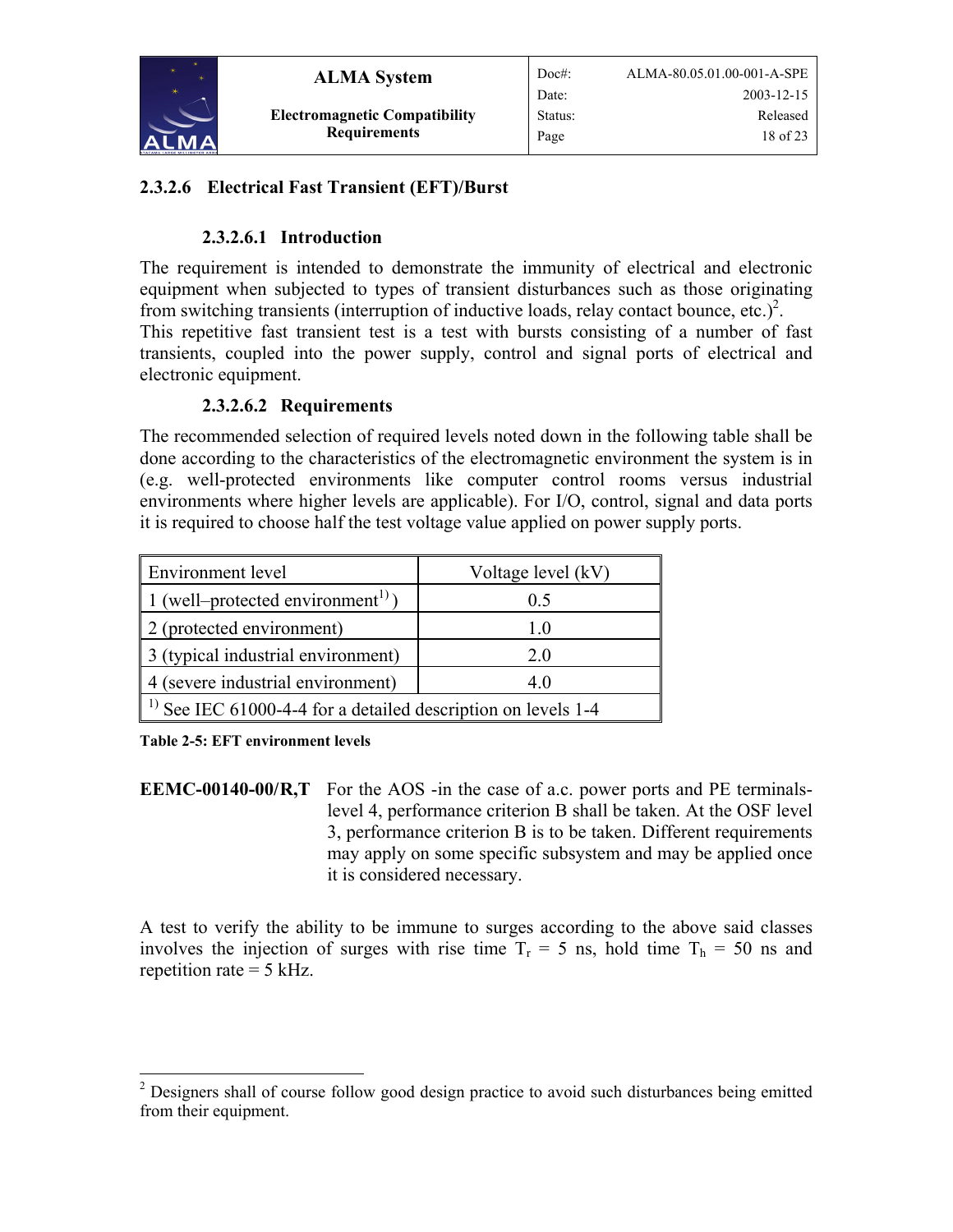<span id="page-18-0"></span>

## **2.3.2.7 Immunity to conducted disturbances induced by RF fields**

The source of disturbance covered by this requirement is basically an EM field, coming from intended RF transmitters (e.g. hand-held radios), that may act on the whole length of cables connected to installed equipment. Cables then may act as passive receiving antenna networks of several wavelengths.

**EEMC-00150-00/R,T** The frequency range shall be from 150 kHz – 80 MHz and levels shall be similar to section [2.3.3.1](#page-18-1) according to the appropriate class.

The test method to verify immunity to such conducted disturbances can be found in IEC 61000-4-6 and typically involves the use of a ferrite clamp to inject RF signals into cables to verify the EUT performance.

## **2.3.3 Radiated immunity**

## <span id="page-18-1"></span>**2.3.3.1 RF field immunity**

Different types of environments may be encountered. The following environment classes are defined by IEC 61000-4-3:

| Class | Description                                                                                                                                                                                                                                                                                                     |
|-------|-----------------------------------------------------------------------------------------------------------------------------------------------------------------------------------------------------------------------------------------------------------------------------------------------------------------|
|       | Low-level EM radiation environment. Levels typical of local radio/television<br>stations located at more than 1 km, and transmitters/receivers of low power.                                                                                                                                                    |
|       | Moderate EM radiation environment. Low power portable transceivers<br>(typically less than 1 W rating) are in use, but with restrictions on use in close<br>proximity to the equipment. A typical commercial environment.                                                                                       |
|       | Severe EM radiation environment. Portable transceivers (2 W rating or more)<br>are in use relatively close to the equipment but not less than 1 m. High power<br>broadcast transmitters are in close proximity to the equipment and ISM<br>equipment may be located close by. A typical industrial environment. |
|       | Special cases of EM radiation environment.                                                                                                                                                                                                                                                                      |

#### **Table 2-6: Classes of EM radiation environments**

The related field strength the system shall be immune to (according to the appropriate class) is denoted in the next table.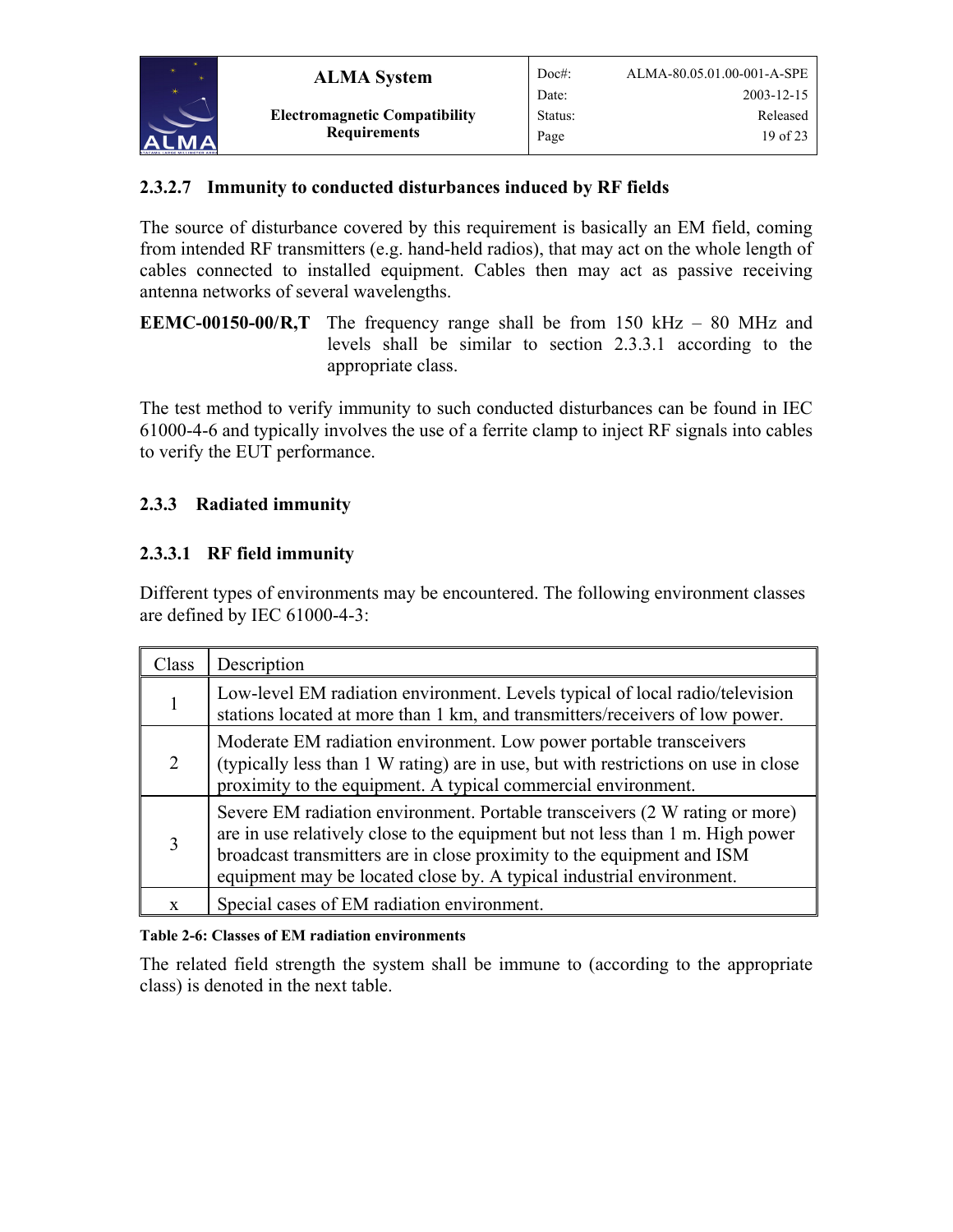

**Electromagnetic Compatibility Requirements**

Doc#: ALMA-80.05.01.00-001-A-SPE Date: 2003-12-15 Status: Released Page 20 of 23

| Class | Field strength $(V/m)$ |  |
|-------|------------------------|--|
|       |                        |  |
|       |                        |  |
|       | 10                     |  |
|       |                        |  |

<span id="page-19-0"></span>

**EEMC-00160-00/R,T** Both AOS and OSF shall be considered to represent a class 3 environment so that requirements of 10V/m shall apply, with performance criterion B. The frequency range of the field shall be chosen from 80-1000 MHz and the signal shall be a 1 kHz sinewave which is 80 % amplitude modulated. Dependant on the location, an extra requirement may be placed for protection against RFI from cellular phones or similar devices typically operating in the frequency range from 800-960 MHz and from 1.5 – 2.0 GHz keeping the same values as in [Table 2-7.](#page-19-0)

## SPACE LEFT INTENTIONALLY BLANK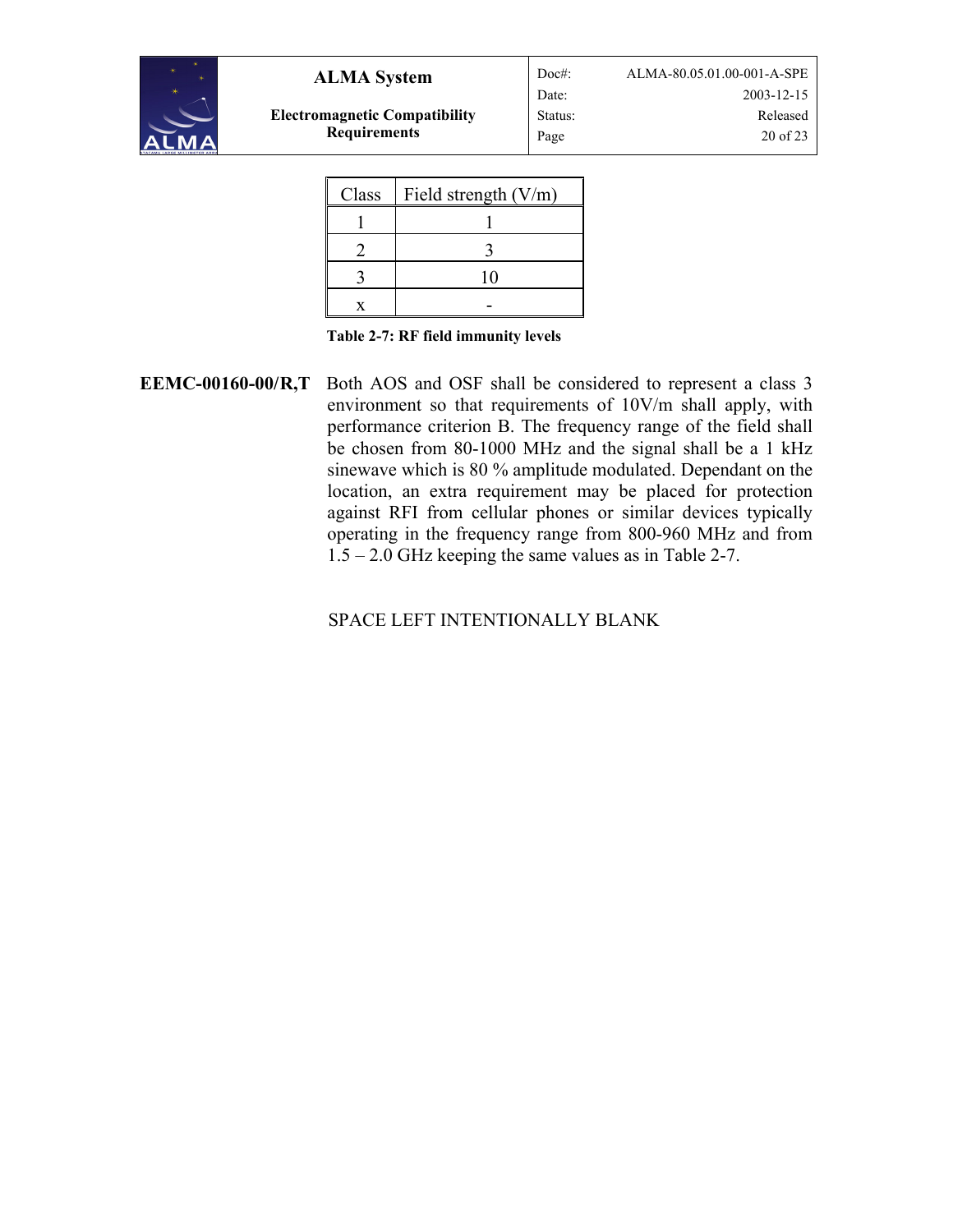<span id="page-20-0"></span>

## <span id="page-20-1"></span>**2.4 Emission requirements**

The radiated and conducted electromagnetic disturbances emitted shall not exceed the limits set in the sections below.

## **2.4.1 Conducted emission**

## **2.4.1.1 Harmonic currents**

**EEMC-00170-00/R,T** The harmonic currents injected into the power distribution system shall not exceed the percent ratios indicated by the following table where  $I_1$  = rated fundamental current and  $I_n$  = harmonic current component.

| Harmonic | Admissible                  | Harmonic  | Admissible               |
|----------|-----------------------------|-----------|--------------------------|
| number   | harmonic current            | number    | harmonic current         |
| n        | $I_n/I_1$ (%)               | n         | $I_n/I_1$ (%)            |
| 3        | 21.6                        | 21        | $\leq 0.6$               |
|          | 10.7                        | 23        | 0.9                      |
|          | 7.2                         | 25        | 0.8                      |
|          | 3.8                         | 27        | $\leq 0.6$               |
| 11       | 3.1                         | 29        | 0.7                      |
| 13       | $\mathcal{D}_{\mathcal{L}}$ | 31        | 0.7                      |
| 15       | 0.7                         | $\geq$ 33 | $\leq 0.6$               |
|          | 1.2                         |           |                          |
| 19       |                             | Even      | $\leq$ 8/n or $\leq$ 0.6 |

**Table 2-8: Harmonic current emission limits** 

## **2.4.1.2 Conducted RF disturbance voltage**

**EEMC-00180-00/R,T** Conducted radio-frequency terminal disturbance voltages on mains lines shall not be emitted in excess of the values given by [Table 2-9.](#page-21-1)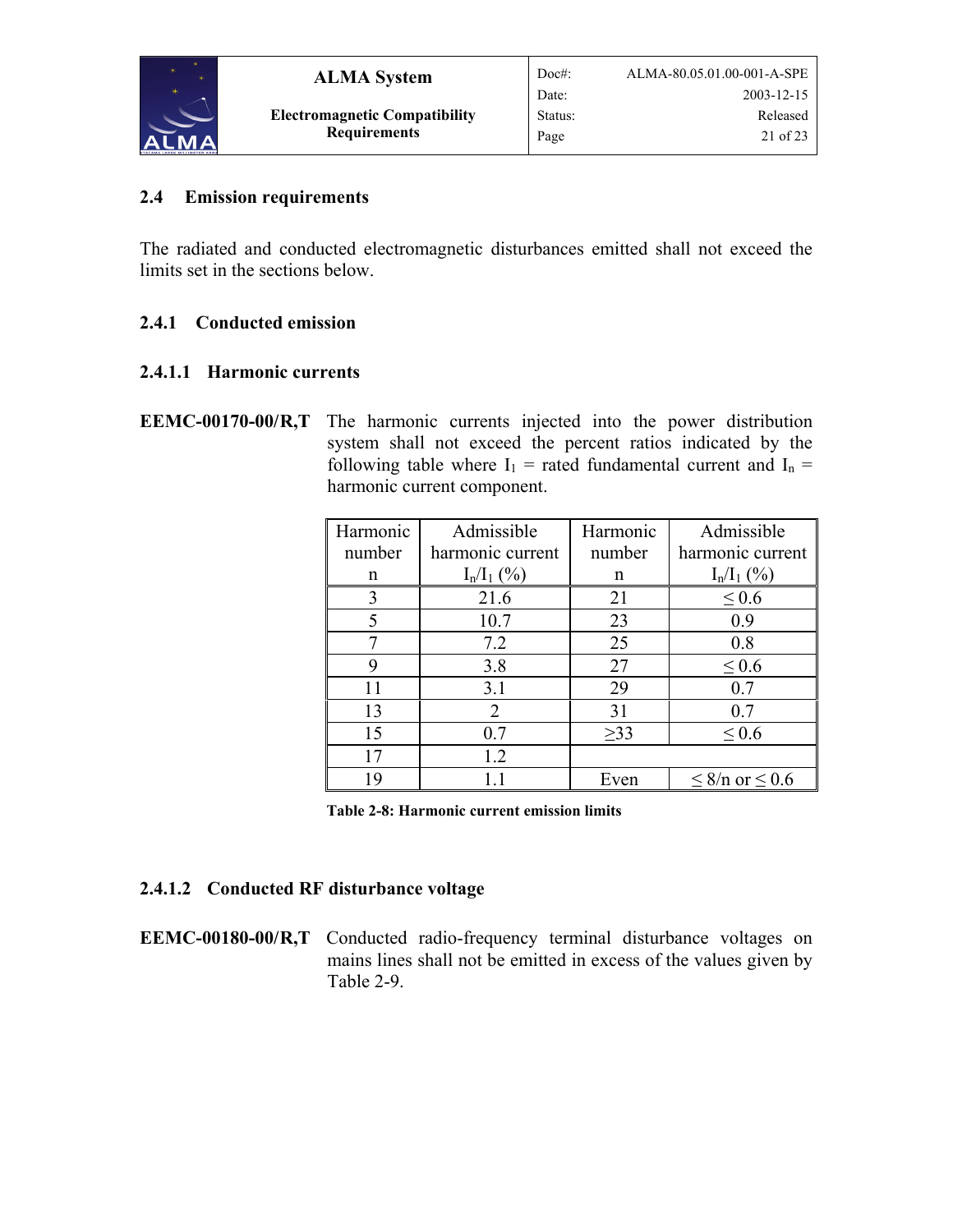<span id="page-21-0"></span>

| Mains terminal disturbance voltage limits<br>$dB(\mu V)$ |                                                                                 |                                                                   |  |  |
|----------------------------------------------------------|---------------------------------------------------------------------------------|-------------------------------------------------------------------|--|--|
| <b>Frequency band (MHz)</b>                              | Quasi-peak                                                                      | Average                                                           |  |  |
| $0.009 - 0.15$                                           | Limits under consideration by CISPR,<br>except for induction cooking appliances |                                                                   |  |  |
| $0.15 - 0.50$                                            | 66<br>Decreasing linearly with<br>logarithm of frequency to<br>56               | 56<br>Decreasing linearly with<br>logarithm of frequency to<br>46 |  |  |
| $0.50 - 5$                                               | 56                                                                              | 46                                                                |  |  |
| $5 - 30$                                                 | 60                                                                              | 50                                                                |  |  |

<span id="page-21-1"></span>**Table 2-9: Mains terminal RF disturbance voltage limits** 

It is typically necessary to install power line filters to meet this requirement.

The test method to verify emission of such conducted disturbances can be found in [AD](#page-5-2)  [\[17\]](#page-5-2) 'CISPR 11' and typically involves the use of a ferrite clamp or LISN and a spectrum analyzer to measure such a RF disturbance on power line cables.

## **2.4.1.3 Voltage fluctuations and flicker**

**EEMC-00190-00/R** Voltage fluctuations and flicker injected into a power distribution system shall not exceed the limits in current industrial practice to avoid misoperation of monitors and the like.

#### **2.4.2 Radiated emission**

## **2.4.2.1 Radiated field emission limits**

**EEMC-00200-00/R,T** Electromagnetic radiation shall not be emitted by subsystems or equipment that exceeds the limits in [Table 2-10](#page-22-0) below.